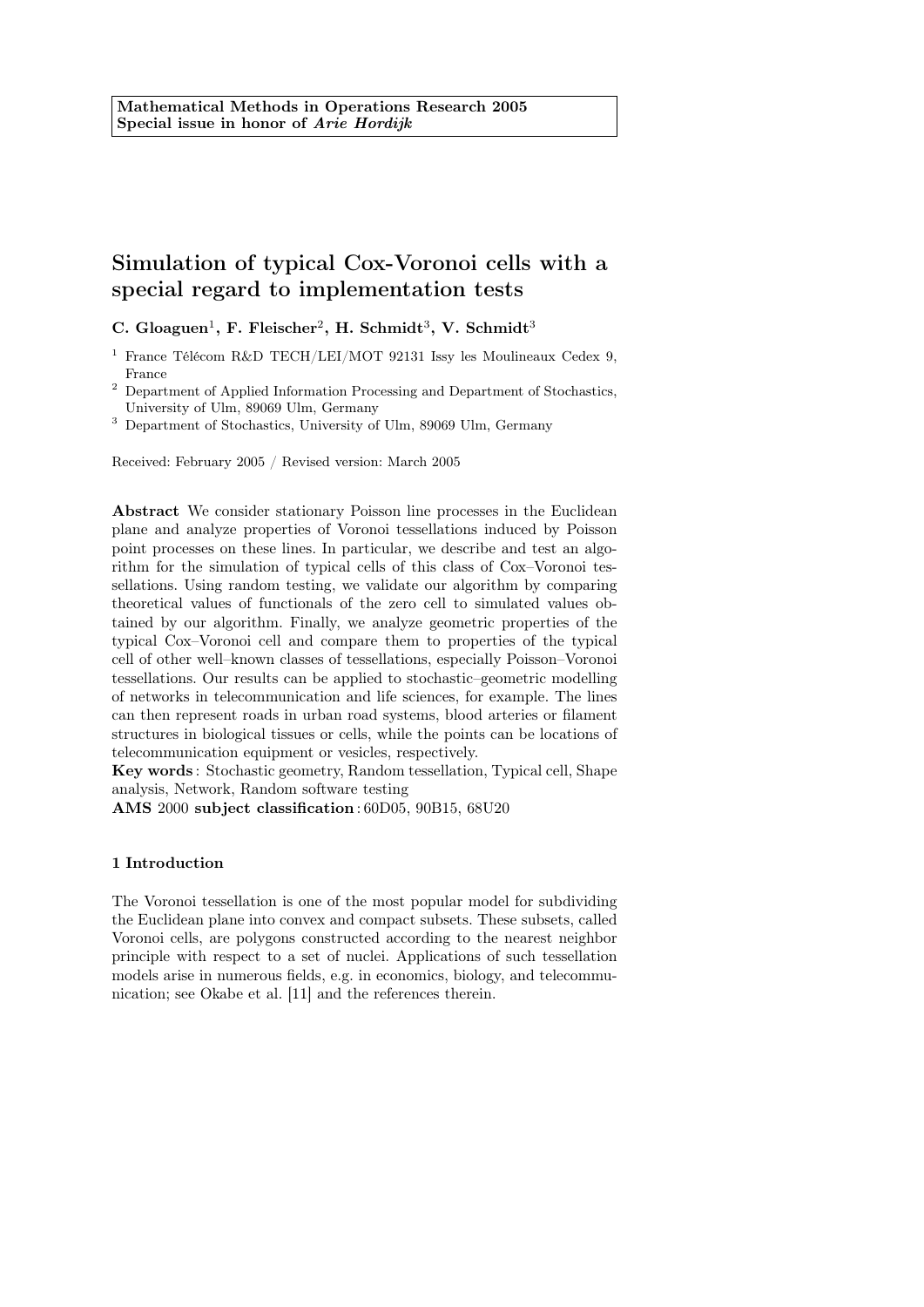A special, but important class of Voronoi tessellations are so–called Poisson–Voronoi tessellations (PVT), which are obtained if the nuclei are realizations of (homogeneous) Poisson point processes. The principle of homogeneity (or, in other words, stationarity) of the generating point process is often modified to suit application purposes; see e.g. Błaszczyszyn and Schott [2], Okabe et al. [11]. For example in the context of telecommunication or life sciences, one considers models where the points are no longer randomly scattered in the whole plane but are situated on lines which themselves can be randomly distributed. In telecommunication the lines could represent roads in urban road systems while the points are locations of telecommunication equipment or cars; see e.g. Gloaguen et al. [4, 5]. In life sciences the lines could represent blood arteries or filament structures in biologic tissues or cells; see e.g. Schütz [13] and the references therein.

In the present paper, we consider configurations of lines induced by stationary Poisson line processes and we analyze Voronoi tessellations whose nuclei form (inhomogenous) Poisson point processes on the lines. We call such a division of the plane a *Cox–Voronoi tessellation* (CVT) since its nuclei are realizations of doubly stochastic Poisson point processes, which are also called Cox processes by some authors. By means of CVT, the spatial structure of the underlying Cox processes can be investigated. Furthermore, in the context of telecommunication, the cells of CVT can be seen as serving zones of their respective nuclei.

Important properties of stationary CVT can be comprehended by their typical cell, which is, roughly speaking, the cell drawn uniformly out of the set of all possible cells. Using dictions of Palm theory, the typical cell can be thought of as the cell that contains the origin under the condition that the underlying Cox process has a point at the origin. We show how this Palm principle can be applied to develop an efficient algorithm for the simulation of the typical cell of CVT. Since only very few analytical formulae are known for CVT, simulation of the typical Cox–Voronoi cell is useful in order to get knowledge about first–order and second–order moments and especially about distributional properties of certain cell characteristics like the number of vertices, the area, or the perimeter. This knowledge can be applied, for example, in modelling of telecommunication networks to perform effective cost analyzes with respect to serving zones of telecommunication equipment.

The developed algorithm must of course be validated, where the validation can be seen from different viewpoints: from the perspectives of mathematical statistics and computer science, respectively. Since the output of our algorithm is random, tests designed for randomized software are applied. Over the last decades an enormous amount of literature dealing with methods for testing software in a general meaning has been published; see e.g. Binder [1] and Sneed [14]. However, the testing of software with random input or random output has been almost completely neglected. Therefore publications concerning this topic are very scarce; see e.g. Mayer and Guderlei [8]. Hence, besides describing our algorithm, we explore random test techniques in order to ensure correctness of the algorithm.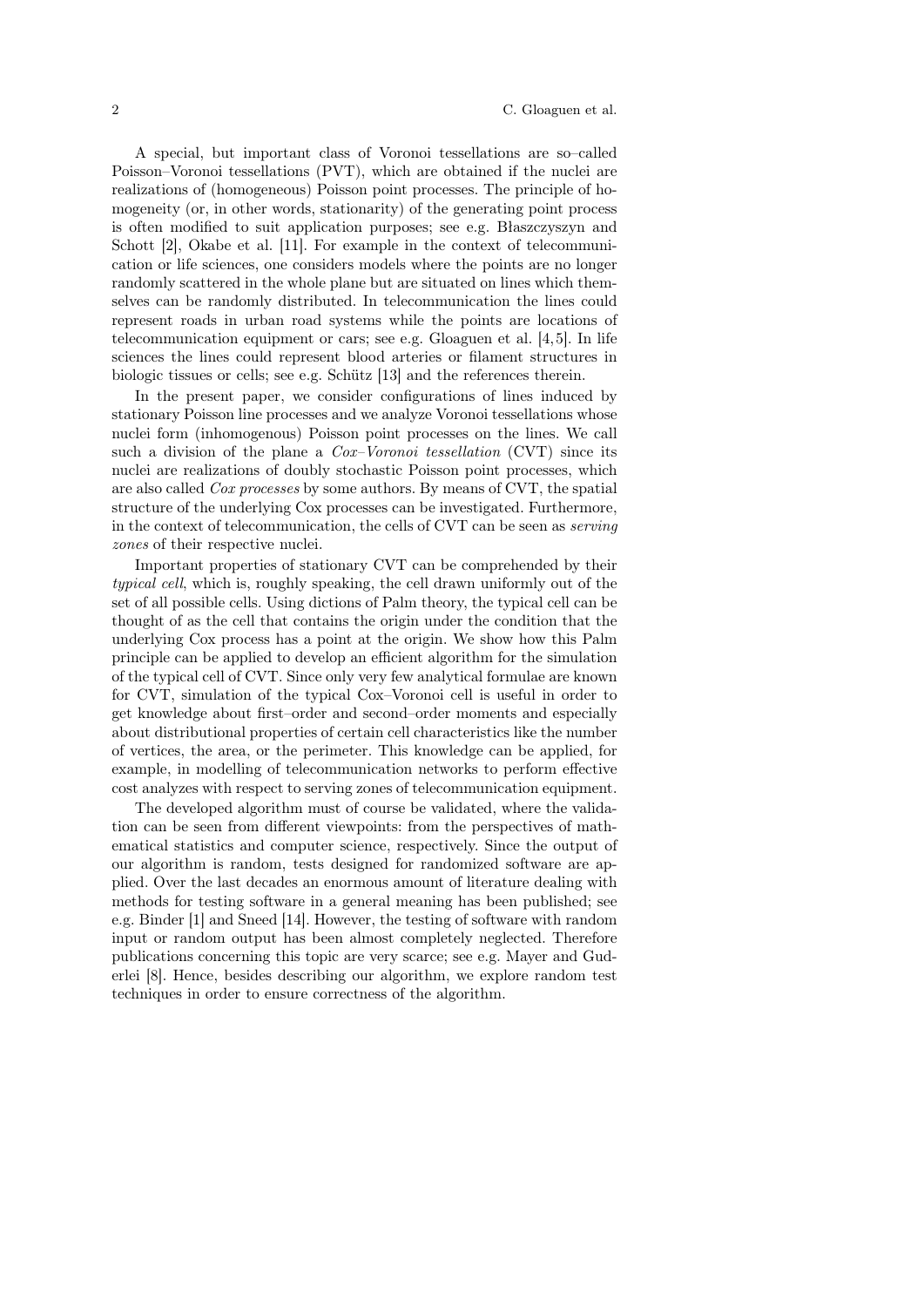Typically, one can distinguish between testing by using known theoretical formulae for certain characteristics and testing by comparison to already existing algorithms. We illustrate both methods, which are based on statistical significance tests. Furthermore, in the case of the typical Cox–Voronoi cell, certain scaling–invariance properties can be used to test the algorithm by comparison to itself, i.e., by comparison between different values of input parameters. This technique allows us to test also for correctness of second– order moments which was rarely done before in the context of random software testing. The tested implementation of the algorithm is included in the GeoStoch library, which is a Java–based open–library system developed by the Departments of Applied Information Processing and Stochastics of the University of Ulm. Notice that the GeoStoch system has been designed mainly for stochastic–geometric modelling and spatial statistical analysis of image data on geographic–cartographic as well as microscopic scales; see Mayer et al. [9] and http://www.geostoch.de.

Finally, we compare our simulation results for the typical Cox–Voronoi cell to results obtained by analytical formulae for the typical cell of PVT. Obviously, both models are closely related and it is interesting to see which kind of relationships exist between them or, on the other hand, to detect differences between these two classes of tessellations.

The paper is organized as follows. Some necessary mathematical background is given in Section 2, especially the description of the Cox–Voronoi model. Section 3 is devoted to the simulation algorithm for the typical Cox–Voronoi cell. Methods for testing and validating this algorithm are discussed in Section 4, where different techniques are applied: the comparison to known analytical formulae, the comparison to other related algorithms, and the comparison to results for different values of input parameters. In Section 5, numerical results for specific values of parameter pairs for Cox processes induced by a Poisson line processes are closely inspected, where it is shown how one can get results for any pair of given parameters using the displayed values. Then, in a second part of Section 5, the simulation results are compared to results obtained by analytical formulae in the Poisson– Voronoi case.

## 2 Some preliminaries

In the following we briefly introduce some mathematical notions and the basic notation used in this paper. Particularly, we emphasize the notion of stationary random tessellations and their typical cells in the  $d$ -dimensional Euclidean space  $\mathbb{R}^d$ , where we focus on the planar case  $d=2$ . For a more detailed discussion of the mathematical background, especially in the case  $d > 2$ , it is referred to the literature, for example Schneider and Weil [12], and Stoyan, Kendall and Mecke [15]. Further information on random tessellations in  $\mathbb{R}^d$  can also be found e.g. in Møller [10], and in Okabe et al. [11].

Consider the 2–dimensional Euclidean plane  $\mathbb{R}^2$  with the Borel  $\sigma$ –algebra  $\mathcal{B}(\mathbb{R}^2)$ . For an arbitrary set  $B \subset \mathbb{R}^2$ , let int  $B, \partial B$ , and  $B^c$  denote the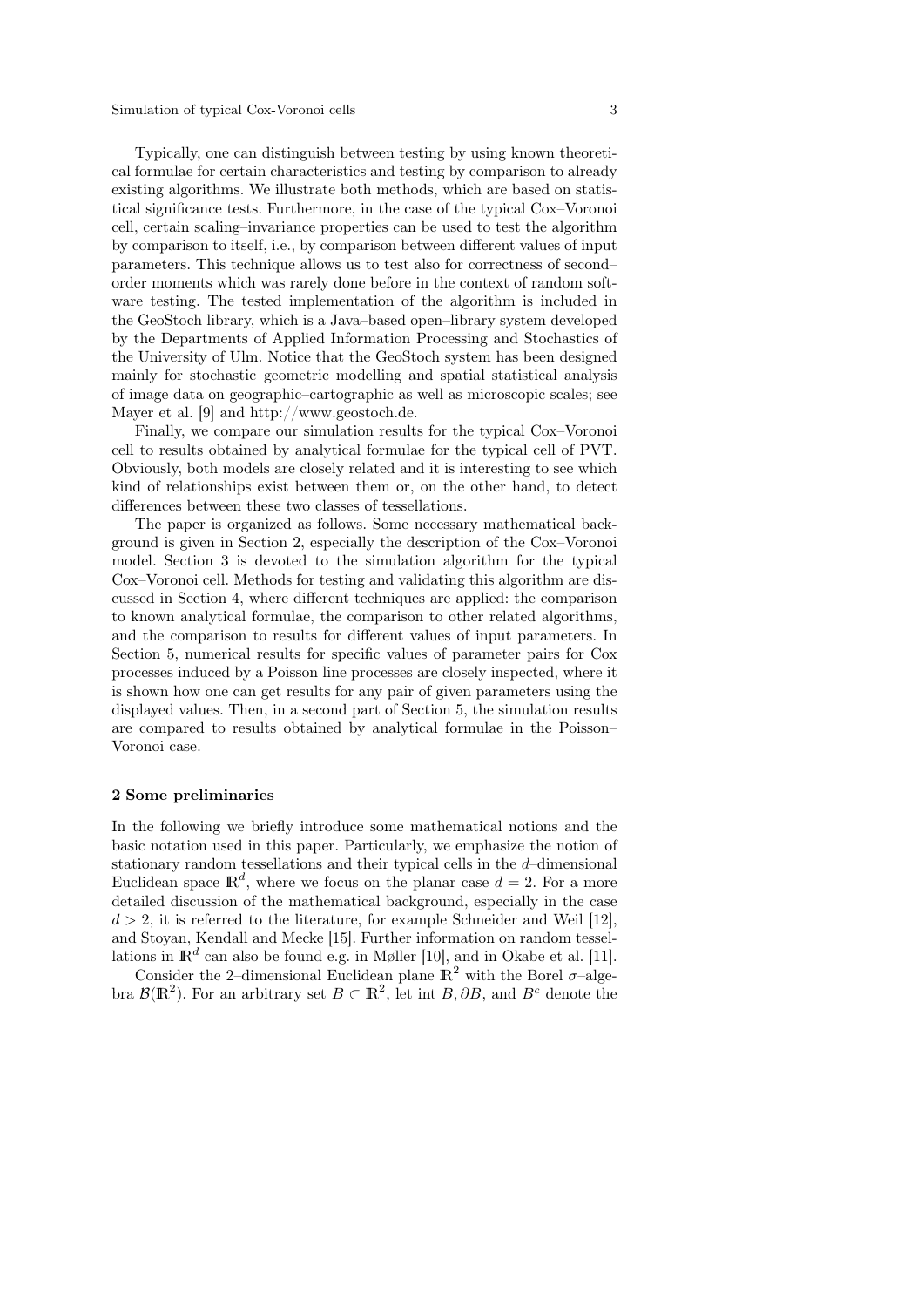interior, the boundary, and the complement of  $B$ , respectively. Furthermore, for any  $B \in \mathcal{B}(\mathbb{R}^2)$ , let  $\nu_2(B)$  denote the 2-dimensional Lebesgue measure and let  $b(o, 1)$  be the unit ball, centered at the origin o, with  $\nu_2(b(o, 1)) = \pi$ . The families of all closed sets, compact sets, and convex bodies (compact and convex sets) in  $\mathbb{R}^2$  are denoted by  $\mathcal{F}, \mathcal{K}$ , and  $\mathcal{C}$ , respectively.

Random closed sets and point processes A random closed set  $\Xi$  in  $\mathbb{R}^2$  is a measurable mapping  $\Xi : \Omega \to \mathcal{F}$  from some probability space  $(\Omega, \sigma(\Omega), \mathbb{P})$ into the space  $(\mathcal{F}, \mathcal{B}(\mathcal{F}))$ , where  $\mathcal{B}(\mathcal{F})$  denotes the smallest  $\sigma$ -algebra of subsets of F that contains all sets  $\{F \in \mathcal{F}, F \cap K \neq \emptyset\}$  for any  $K \in \mathcal{K}$ . Particularly,  $\Xi$  is called a random compact set or a random convex body if  $\mathbb{P}(\Xi \in \mathcal{K}) = 1$  or  $\mathbb{P}(\Xi \in \mathcal{C}) = 1$ , respectively. A random closed set  $\Xi$  is called stationary if its distribution is invariant under arbitrary translations in  $\mathbb{R}^2$ . Analogously,  $\Xi$  is called *isotropic* if its distribution is invariant under arbitrary rotations about the origin o, respectively.

Furthermore, the following notion of a point process of random closed sets is useful. For  $\mathcal{F}' = \mathcal{F} \setminus \{ \emptyset \}$ , a measurable mapping  $X : \Omega \to N(\mathcal{F}')$  from some probability space  $(\Omega, \sigma(\Omega), \mathbb{P})$  into the space  $(N(\mathcal{F}'), \mathcal{N}(\mathcal{F}'))$  is called a point process in  $\mathcal{F}'$ . Here,  $N(\mathcal{F}')$  denotes the family of all locally finite counting measures on  $\mathcal{B}(\mathcal{F}')$  and  $\mathcal{N}(\mathcal{F}')$  is the smallest  $\sigma$ -algebra of subsets of  $N(\mathcal{F}')$  that contains all sets  $\{\eta \in N(\mathcal{F}'), \eta(F \in \mathcal{F}', F \cap K \neq \emptyset) = k\}$ for any  $k = 0, 1, \ldots$  and  $K \in \mathcal{K}$ . Stationarity and isotropy of X can be defined as in the case of random closed sets mentioned above. The mapping  $\Lambda: \mathcal{B}(\mathcal{F}') \to [0, \infty]$  with  $\Lambda(B) = \mathbb{E}(X(B))$  for any  $B \in \mathcal{B}(\mathcal{F}')$  is called the intensity measure of X. Throughout, we assume  $\Lambda$  to be locally finite.

A Poisson point process X in  $\mathcal{F}'$  is defined by two properties. First, the number of points  $X(B)$  of X in a set  $B \in \mathcal{B}(\mathcal{F}')$  with  $\Lambda(B) < \infty$  is Poisson distributed with parameter  $\Lambda(B)$  and, second, for arbitrary  $n \geq 2$ and for any pairwise disjoint Borel sets  $B_1, \ldots, B_n \in \mathcal{B}(\mathcal{F}')$  with  $\Lambda(B_1)$  $\infty, \ldots, \Lambda(B_n) < \infty$ , the random variables  $X(B_1), \ldots, X(B_n)$  are independent.

Often it is sufficient to consider simple point processes, which means that there exists a sequence  $(\Xi_n)_{n\in\mathbb{N}}$  of random closed sets  $\Xi_n$ :  $\Omega \to \mathcal{F}'$ such that  $X = \sum_{n=1}^{X(\mathcal{F}')}\delta_{\Xi_n}$  and  $\Xi_n \neq \Xi_{n'}$  if  $n \neq n'$ . An important special case of a (simple) point process in  $\mathcal{F}'$  is given if the random closed sets  $\mathcal{E}_n$ consist of single points only. Then, X is called a point process in  $\mathbb{R}^2$  and can be considered as random counting measure on  $\mathcal{B}(\mathbb{R}^2)$ . Furthermore, in case of stationarity, there exists a constant  $\lambda \geq 0$  (called the *intensity* of X) such that  $\Lambda(B) = \lambda \nu_2(B)$  for any  $B \in \mathcal{B}(\mathbb{R}^2)$ .

Poisson line processes Consider the space  $S$  of all affine 1–dimensional subspaces in  $\mathbb{R}^2$  and let  $\mathcal{L} = \{L \in \mathcal{S} : \sigma \in L\}$ . A point process X in  $\mathcal{F}'$ is called a (planar) line process if for the intensity measure  $\Lambda$  of  $X$  it holds that  $\Lambda(\mathcal{F}'\setminus \mathcal{S}) = 0$ . In case of stationarity,  $\Lambda$  can be disintegrated as follows. Suppose that  $\Lambda$  is locally finite and not equal to the zero measure. Then, there exists a constant  $\lambda_\ell \in (0,\infty)$  and a probability measure  $\Theta$  on  $\mathcal{B}(\mathcal{L}),$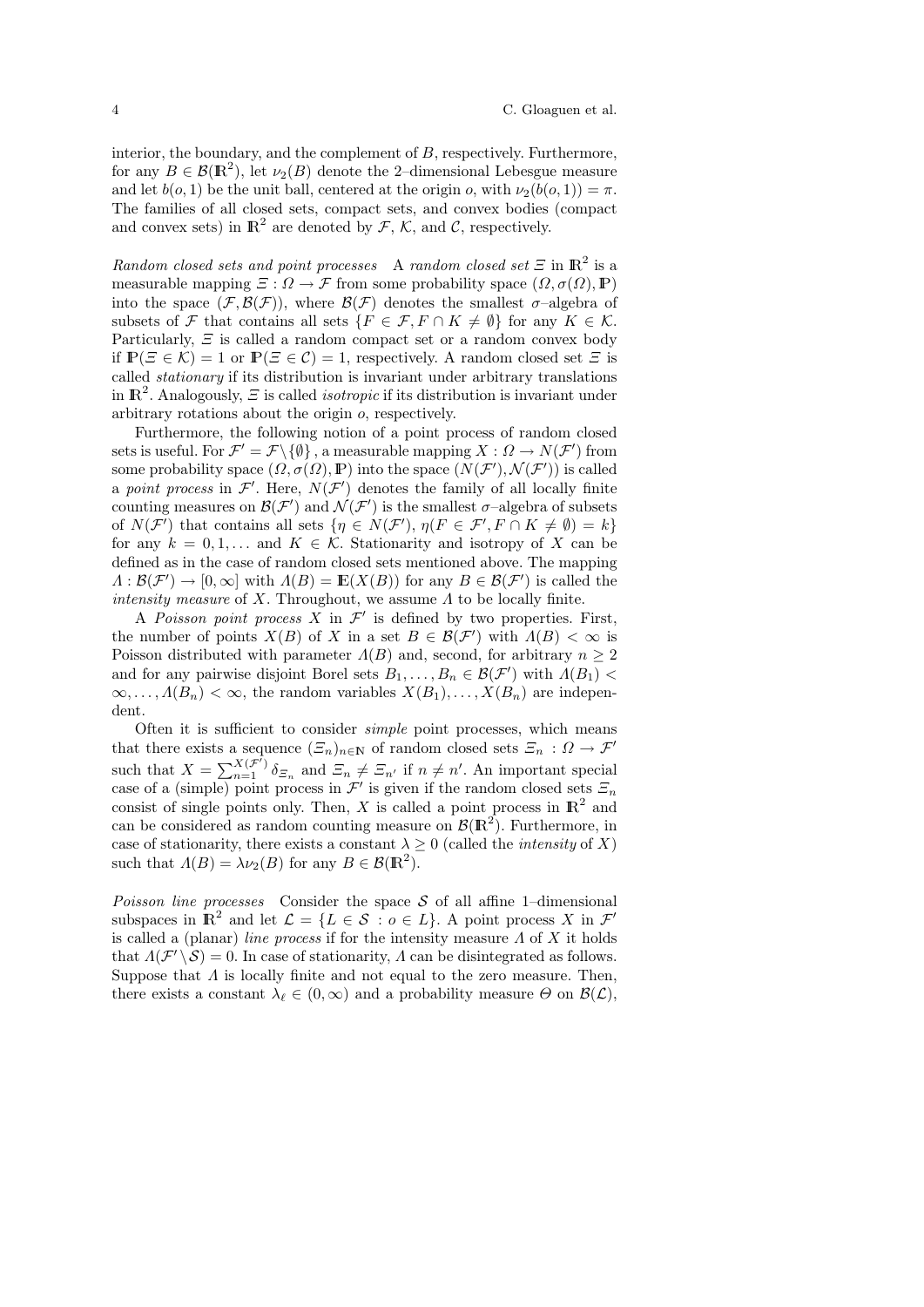called the orientation distribution of X, such that

$$
\Lambda(B) = \lambda_{\ell} \int_{\mathcal{L}} \int_{L^{\perp}} \mathbb{I}_{B}(L+x)\nu_{1}(dx)\Theta(dL) \tag{1}
$$

for any  $B \in \mathcal{B}(\mathcal{S})$ , where  $\nu_1$  denotes the 1-dimensional Lebesgue–measure on the orthogonal complement  $L^{\perp} \in \mathcal{L}$  of  $L \in \mathcal{L}$ . Notice that Formula (1) yields that

$$
\lambda_{\ell} = \frac{1}{2} \mathbb{E} X (L \in \mathcal{S} : L \cap b(o, 1) \neq \emptyset), \tag{2}
$$

i.e.,  $2\lambda_{\ell}$  is the expected number of lines hitting  $b(o, 1)$ . In particular, we consider the case that  $X$  is a stationary and isotropic Poisson line process. Then, X can be represented in the form  $X = \sum_{n\geq 1} \delta_{\ell_{(R_n,V_n)}}$ , where  $\{R_n\}$  is a stationary Poisson point process in  $\mathbb{R}_+$  with intensity  $\lambda_\ell$  and  $\{V_n\}$  is an independent sequence of independent and identically distributed random variables with uniform distribution on  $[0, 2\pi)$ . For each line  $\ell_{(R_n,V_n)}$ , the angle  $V_n$  is measured in anti-clockwise direction between the (positive) xaxis and the outer orientation vector of the line, whereas  $R_n$  denotes the perpendicular distance of the line to the origin. Notice that, for a stationary isotropic line process, Formula (1) can be written as

$$
\Lambda(B) = \frac{\lambda_{\ell}}{2\pi} \int_0^{2\pi} \int_0^{\infty} \mathbb{I}_B(\ell_{(r,v)}) dr dv, \qquad B \in \mathcal{B}(\mathcal{S}).
$$
 (3)

Furthermore, each line  $\ell_{(R_n,V_n)}$  in  $\mathbb{R}^2$  can be described by its Hessian normal form  $\ell_{(R_n,V_n)} = \{(x,y) \in \mathbb{R}^2 : x \cos V_n + y \sin V_n = R_n\}.$  It is easy to see that the expected total length  $\mathbb{E} \sum_{n\geq 1} \nu_1(\ell_{(R_n,V_n)} \cap b(o, 1))$  of lines  $\ell_{(R_n,V_n)}$ in the unit ball  $b(o, 1)$  is given by  $\overline{n\lambda_{\ell}}$ . Thus,  $\gamma = \lambda_{\ell}$  is the expected total length per unit area and is called the intensity of the random closed set  $X_{\ell} = \bigcup_{n\geq 1} \ell_{(R_n,V_n)}$ . For simplicity, both  $X_{\ell}$  and  $X = \sum_{n\geq 1} \delta_{\ell_{(R_n,V_n)}}$  are called Poisson line processes in the following; see also Fig.  $1a$ .

Cox processes induced by Poisson line processes In order to describe (doubly stochastic) point processes in  $\mathbb{R}^2$  located on the lines of Poisson line processes, we use the concept of Cox processes, which can be seen as a generalization of (inhomogeneous) Poisson point processes in  $\mathbb{R}^2$ . More formally, let  $X_{\ell}$  be a stationary and isotropic Poisson line process with intensity  $\gamma$ . Then, given  $X_{\ell}$ , the Cox process  $X_c$  is a Poisson point process in  $\mathbb{R}^2$  with (conditional) intensity measure  $\Lambda_c(\cdot \mid X_\ell) = \lambda \nu_1(X_\ell \cap \cdot)$  for some  $\lambda > 0$ . In particular,  $X_c$  is a stationary and isotropic point process in  $\mathbb{R}^2$  whose intensity measure  $\Lambda_c$  satisfies the relationships  $\Lambda_c(\cdot) = \mathbb{E} X_c(\cdot) = \lambda \mathbb{E} \nu_1(X_\ell \cap \cdot) = \lambda \gamma \nu_2(\cdot),$ i.e.,  $\lambda_c = \lambda \gamma$  is the intensity of  $X_c$ . Furthermore, the point processes on the individual lines of the Poisson line process  $X_\ell$  are (1–dimensional) Poisson point processes with intensity  $\lambda$ . Thus,  $\lambda$  can be interpreted as mean number of points per unit length of  $X_{\ell}$ . In Fig. 1b, a realization of a Cox process is shown induced by Poisson point processes on the lines of a Poisson line process.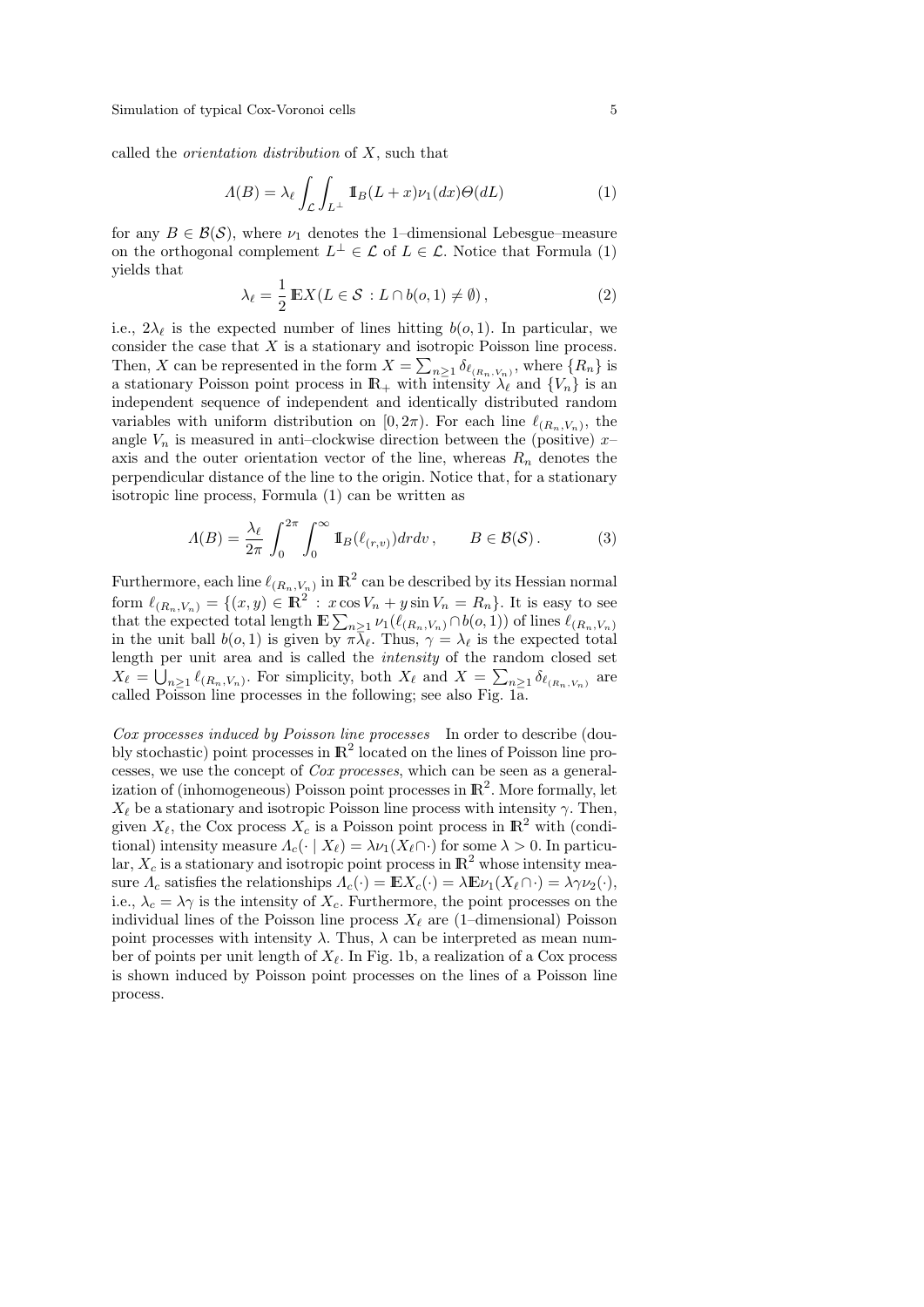

**Figure 1** Construction principle for the Cox–Voronoi tessellation ( $\gamma = 0.1$  and  $\lambda = 0.04$ 

Random tessellations A tessellation in  $\mathbb{R}^2$  is some countable family  $\tau =$  ${C_n}_{n\geq 1}$  of convex bodies  $C_n \in \mathcal{C}$  such that int  $C_n \neq \emptyset$  for all n, int  $C_n \cap$ int  $C_m = \emptyset$  for all  $n \neq m$ ,  $\bigcup_{n \geq 1} C_n = \mathbb{R}^2$ , and  $\sum_{n \geq 1} \mathbb{I}_{\{C_n \cap K \neq \emptyset\}} < \infty$  for any  $K \in \mathcal{K}$ . Notice that the sets  $C_n$ , called the cells of  $\tau$ , are polygons. The family of all tessellations in  $\mathbb{R}^2$  is denoted by T. A *random tessellation* in  $\mathbb{R}^2$ is a (simple) point process  $\sum_{n\geq 1} \delta_{\Xi_n}$  in  $\mathcal{F}'$  such that  $\mathbb{P}(\{\Xi_n\}_{n\geq 1} \in \mathcal{T}) = 1$ . Notice that a random tessellation can also be considered as a marked point process  $X_{\tau} = \sum_{n\geq 1} \delta_{\alpha(\Xi_n),\Xi_n^0}$  in  $\mathbb{R}^2$ , where  $\alpha: \mathcal{C}' \to \mathbb{R}^2$ ,  $\mathcal{C}' = \mathcal{C} \setminus \{\emptyset\},\$ is a measurable mapping such that  $\alpha(C) \in C$  and  $\alpha(C + x) = \alpha(C) + x$ for any  $C \in \mathcal{C}'$  and  $x \in \mathbb{R}^d$ , and where  $\Xi_n^0 = \Xi_n - \alpha(\Xi_n)$  is the centered cell corresponding to  $\mathcal{Z}_n$  which contains the origin. The point  $\alpha(C) \in \mathbb{R}^2$ is called an associated point of C and can be chosen, for example, to be the lexicographically smallest point of C.

It is not difficult to see that the lines of a stationary and isotropic Poisson line process  $X_{\ell}$  induce a (stationary and isotropic) random tessellation in  $\mathbb{R}^2$ , which is called a *Poisson line tessellation* (PLT); see Fig. 2a. Furthermore, for any point process  $X = \sum_{n\geq 1} \delta_{P_n}$  in  $\mathbb{R}^2$ , consider the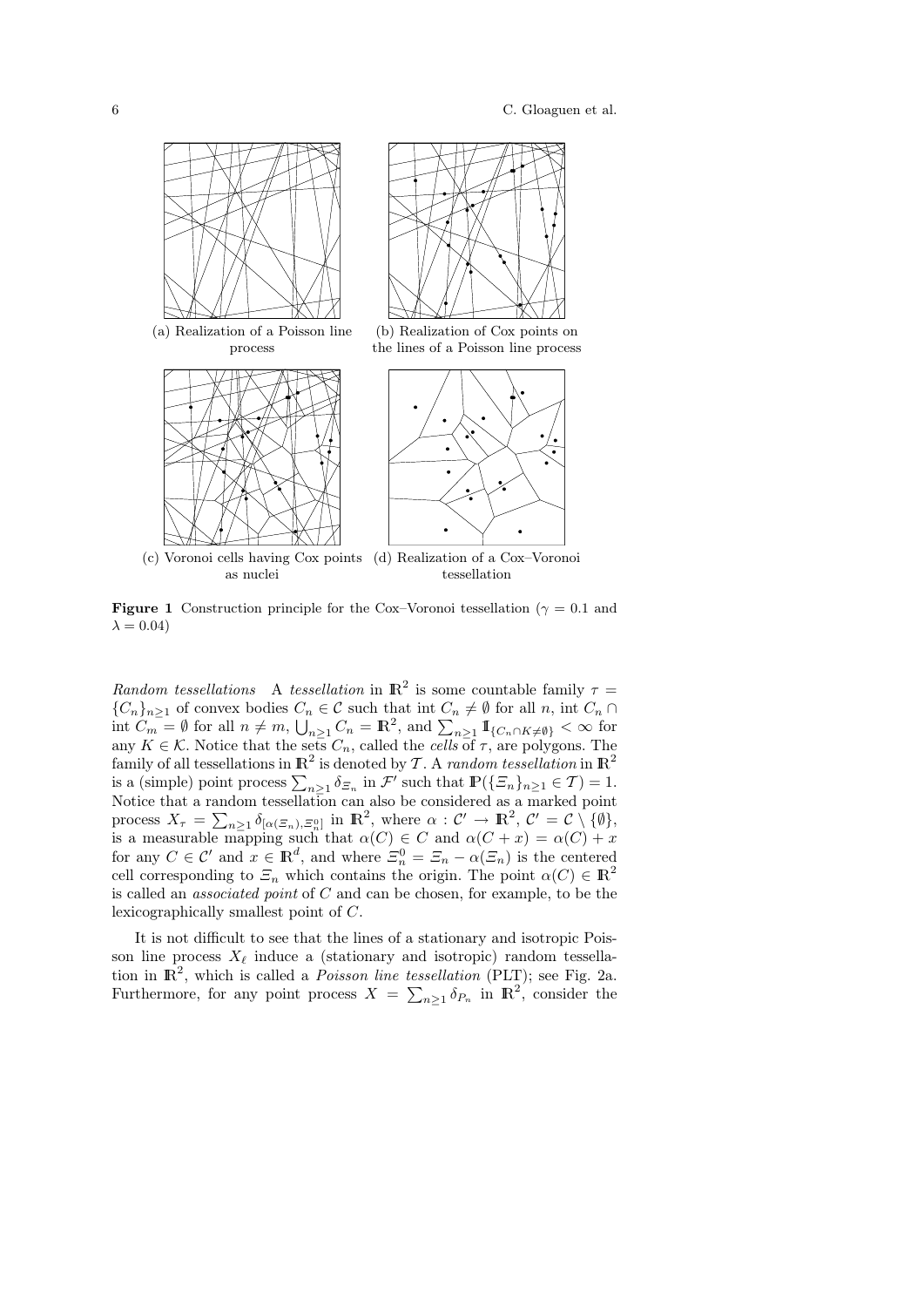random sets  $\mathcal{F}_n = \{x \in \mathbb{R}^2 : |x - P_n| \leq |x - P_m| \text{ for and } m \neq n\}.$  If  $\mathbb{P}(\{\Xi_n\}_{n\geq 1}\in \mathcal{T})=1$ , then  $X_{\tau}=\sum_{n\geq 1}\delta_{\Xi_n}$  is called a *Voronoi tessellation* induced by X, where  $P_n$  is called the *nucleus* of  $\mathcal{Z}_n$ . Notice that the nuclei of Voronoi tessellations can be considered as associated points of their cells. In particular,  $X_{\tau}$  is called a *Poisson–Voronoi tessellation* (PVT) if X is a Poisson process; see Fig. 2b. Similarly,  $X_{\tau}$  is called a  $Cox-Voronoi$ tessellation (CVT) if X is a Cox process; see Fig. 1c,d. Furthermore, the triangulation, which arises when the nuclei of neighboring cells of a PVT are connected, is called a Poisson–Delaunay tessellation (PDT); see Fig. 2c.



Figure 2 Realizations of three basic tessellation models: PLT, PVT, PDT

Typical cell and zero cell of stationary tessellations Suppose that the marked point process  $X_{\tau} = \sum_{n \geq 1} \delta_{[\alpha(\Xi_n), \Xi_n^0]}$  is stationary with positive and finite intensity  $\lambda_{\tau} = \mathbb{E} \# \{n : \alpha(\Xi_n) \in [0,1)^2\}$ . By  $\mathcal{P}^0$  we denote the family of all convex polygons with their associated point at the origin. Then, the Palm distribution  $P^0$  of the marks of  $X_\tau$  is given by  $P^0(B) = \lambda_\tau^{-1} \mathbb{E} \# \{n :$  $\alpha(\Xi_n) \in [0,1)^2$ ,  $\Xi_n^0 \in B$  for any  $B \in \mathcal{B}(\mathcal{F}) \cap \mathcal{P}^0$ . A random polygon  $\Xi^*: \Omega \to \mathcal{P}^0$ , whose distribution coincides with  $P^0$ , is called the *typical cell* of  $X_{\tau}$ . Furthermore, it holds that

$$
\lambda_{\tau}^{-1} = \int_{\mathcal{P}^0} \nu_2(C) \, P^0(dC) \,, \tag{4}
$$

i.e., the expected area  $\mathbb{E} \nu_2(\Xi^*) = \int_{\mathcal{P}^0} \nu_2(C) P^0(dC)$  of the typical cell  $\Xi^*$ is equal to  $\lambda_\tau^{-1}$ .

The zero cell  $\mathcal{Z}^0$  of a stationary tessellation  $X_\tau$  is defined to be the cell which contains the origin  $o$ , i.e.,  $\mathcal{Z}^0 = \mathcal{Z}_n$  if  $o \in \text{int } \mathcal{Z}_n$ . Up to translation, the distribution of the zero cell (of stationary tessellations) is the area– weighted distribution of the typical cell. In particular, for any translation– invariant, non–negative and measurable functional  $f : \mathcal{C} \to \mathbb{R}$  we have that

$$
\mathbb{E}f(\Xi^0) = \lambda_\tau \mathbb{E}(f(\Xi^*) \nu_2(\Xi^*))\,. \tag{5}
$$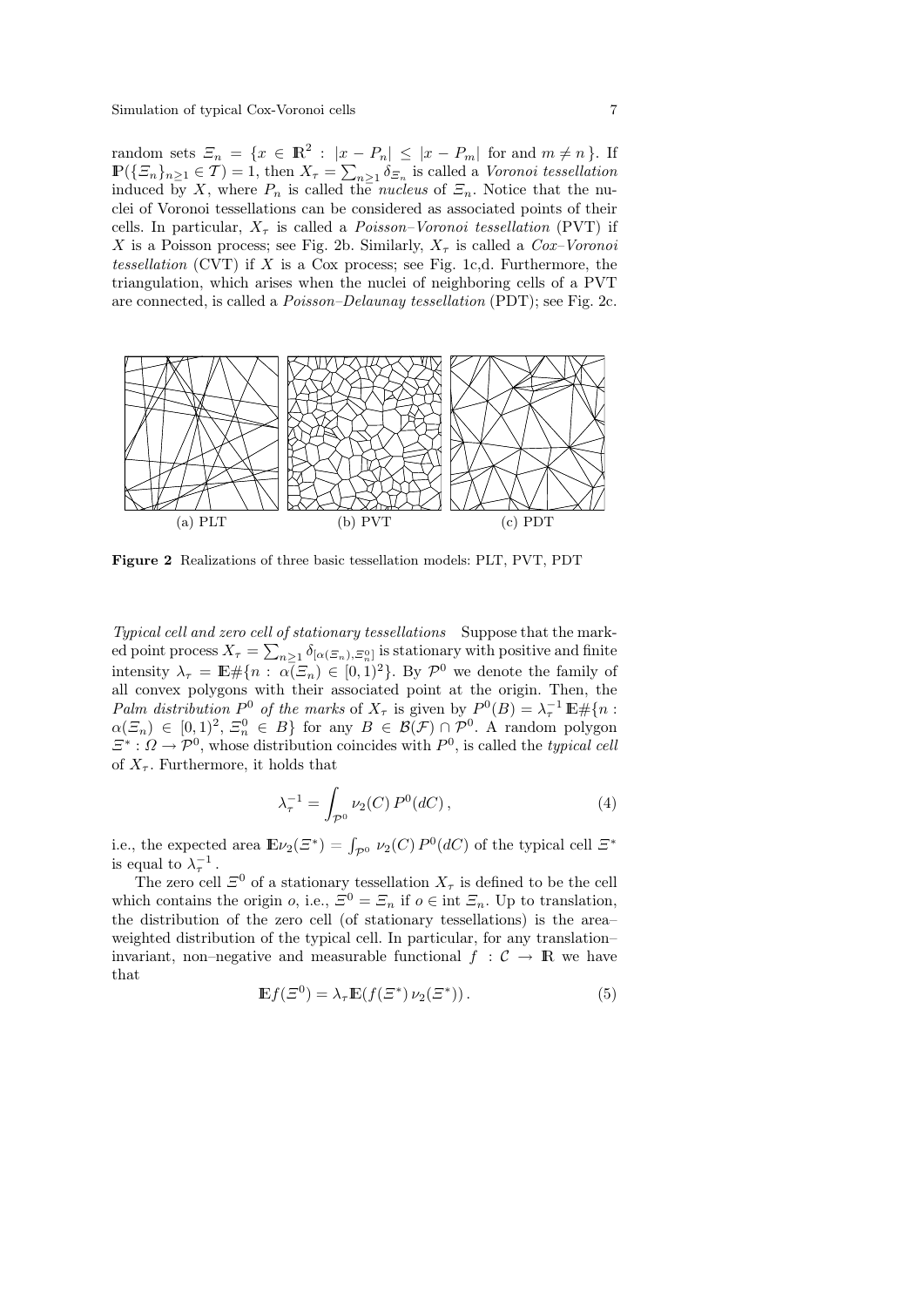Moreover, it holds that  $\mathbb{P}(\nu_2(\Xi^0) \leq x) \leq \mathbb{P}(\nu_2(\Xi^*) \leq x)$  for any  $x \geq 0$ . This immediately implies that  $\mathbb{E} \nu_2^k(\mathcal{Z}^0) \geq \mathbb{E} \nu_2^k(\mathcal{Z}^*)$  for each  $k = 1, 2, \dots$ 

#### 3 Typical cell of stationary CVT

A simulation algorithm, based on Slivniak's theorem concerning the Palm distribution of stationary point processes of Poisson type (see e.g. [12], p. 87 or [15], p. 121) is given for the typical cell of stationary CVT. See also [7] for algorithms to simulate the typical cell of other stationary tessellations.

Representation of the typical cell The typical cell  $\Xi^*$  of a CVT  $X_{\tau}$  can be given as follows. Assume that the Cox process  $X_c$  of nuclei has intensity  $\lambda_c = \lambda \gamma$  and is induced by a Poisson line process  $X_\ell$  with intensity  $\gamma$  as described in Section 2. Let  $\ell_{(o,V'_0)}$  be a line through the origin with orientation angle  $V_0'$  which is independent of  $X_c$  and uniformly distributed on  $[0, 2\pi)$ . Furthermore, given  $V'_0$ , let  $X^*$  be an independent stationary Poisson point process on  $\ell_{(o,V_0')}$  with intensity  $\lambda$ . Then, by Slivniak's theorem, the typical cell  $\Xi^*$  of  $X_\tau$  has the same distribution as the zero cell of the Voronoi tessellation induced by the superimposed point process  $X_c + X^* + \delta_o$ .

Simulation algorithm In view of the representation of the typical cell  $\Xi^*$ mentioned above, our algorithm, visualized in Fig. 3, starts by simulating the initial line  $\ell_1 = \ell_{(o,V_0')}$  through the origin o with uniform orientation on  $[0, 2\pi)$  and by adding a point at the origin. The nearest–neighbor points  $P_1$ and  $P_2$  with respect to o on  $\ell_1$  in each direction of  $\ell_1$  then have Euclidean distances  $Y_1$  and  $Y_2$  from o, where  $Y_1$  and  $Y_2$  are independent and  $Exp(\lambda)$ distributed; see Figure 3a.

For the purpose of simulating a second line, recall that, in order to simulate the Poisson line process  $X_{\ell}$  radially, i.e., with increasing distance from the origin, it is sufficient to simulate independent random variables  $T_i \sim \text{Exp}(2\gamma)$  and  $V'_i \sim \text{U}[0, 2\pi]$  for each  $i \in \{1, ..., k\}$  and for some  $k \geq 1$ . Then, k simulated lines can be obtained from the pairs  $(R'_i, V'_i)$ , where  $R'_i = \sum_{j=1}^i T_j$ . Therefore, a uniformly oriented second line  $\ell_2 = \ell_{R'_1, V'_1}$  is simulated, where  $R'_1 \sim \text{Exp}(2\gamma)$ , and the point of intersection  $P_{\ell_1,\ell_2}$  between  $\ell_1$  and  $\ell_2$  is computed. Then, the nearest–neighbor points of  $P_{\ell_1,\ell_2}$ , say  $P_3$  and  $P_4$ , are simulated on  $\ell_2$  using the memoryless property of the one–dimensional Poisson process on  $\ell_2$ , i.e., the distances of the nearest– neighbor points in each direction of  $\ell_2$  from the point of intersection  $P_{\ell_1,\ell_2}$ are again  $Exp(\lambda)$ –distributed; see Figure 3b. The four points  $P_1, P_2, P_3$ , and  $P_4$ , together with the origin  $o$ , are used to construct a first initial cell by computing the Voronoi cell of  $o$  with respect to the set  $\{o, P_1, P_2, P_3, P_4\}.$ Notice that by using the general construction principle of Voronoi tessellations, this initial cell provides an upper bound for the maximum distance from  $o$  to all those lines of  $X_\ell$  that can influence the shape of the Voronoi cell with o as its nucleus.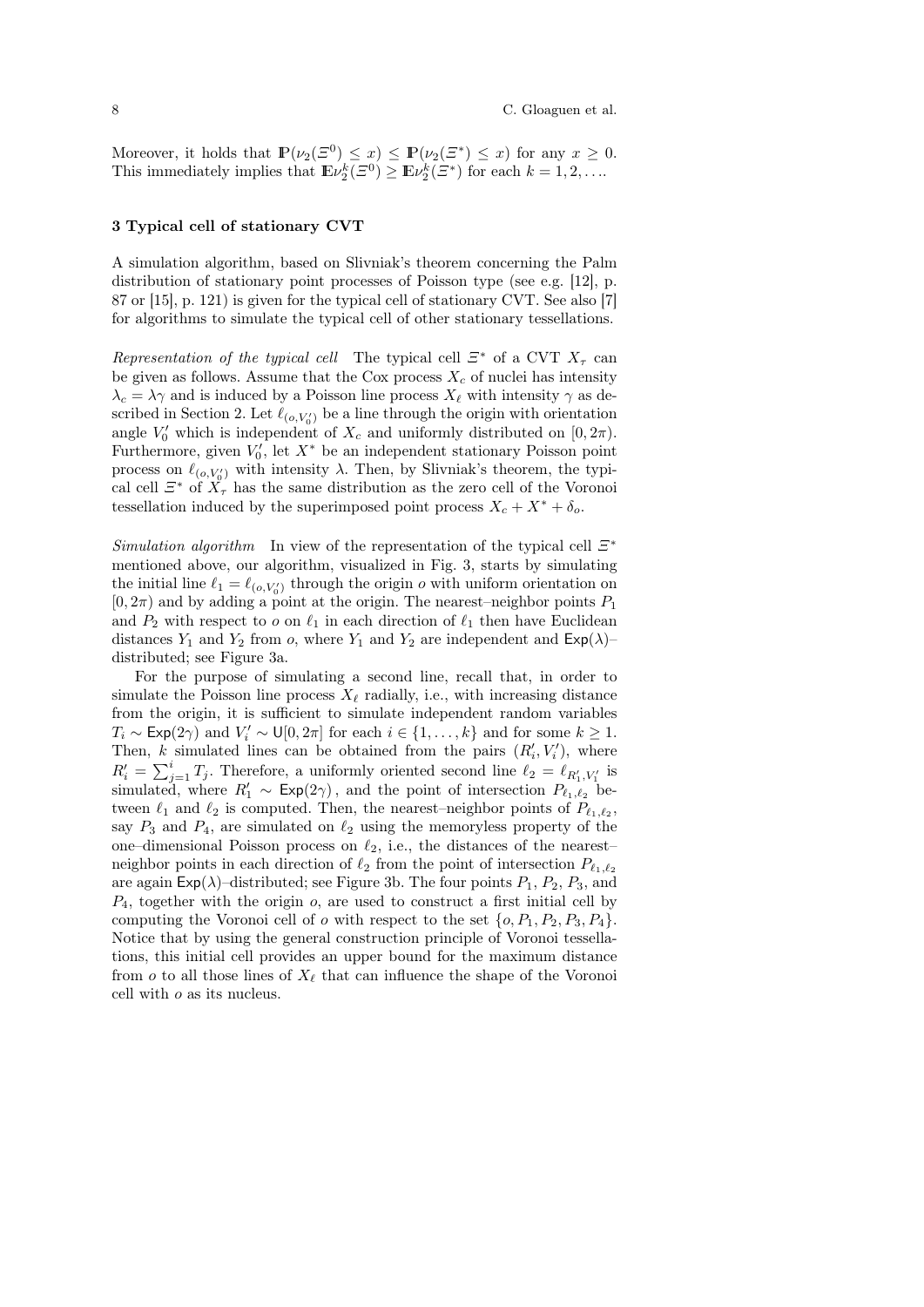Simulation of typical Cox-Voronoi cells 9

This maximum distance equals two times the maximum distance of all vertices of the initial cell from  $o$ ; see Fig. 3c. Notice that for simulating the typical Cox–Voronoi cell it is not necessary to simulate further points on  $\ell_1$ , since they can not influence the typical cell. This is due to the fact that all bisectors of points on  $\ell_1$  with respect to o are parallel to each other and hence have no point of intersection. For  $\ell_2$  this is not the case, meaning that further points have to be simulated with an exponentially distributed distance to the adjacent point on  $\ell_2$ . By simulating further lines  $\ell_{i+1} = \ell_{(R'_i, V'_i)}$ ,  $i \ge 2$  with  $R'_{i-1} < R'_i$  and  $R'_i - R'_{i-1} \sim \text{Exp}(2\gamma)$ , and by simulating appropriately many points on these lines, it is finally possible to generate a cell whose distribution coincides with the distribution of the typical cell; see Fig. 3d.

For the purpose of short run–times, it is advisable to adjust the new maximum distance after having simulated a new line with simulated points on it and after having constructed the corresponding bisectors with regard to o. This means if the considered cell is split by a bisector of one of the newly simulated points, it is possible that the regarded maximum distance can be reduced. The whole procedure is carried out until the distance of the next simulated line from  $\sigma$  is bigger than the maximum distance, which is equal to two times the maximum distance from all vertices of the regarded cell to o.

#### 4 Algorithm tests

Certainly, the implementation of an algorithm has to be tested in order to detect implementation errors. In the present paper, three different types of statistical tests are applied in order to evaluate the simulation algorithm described in Section 3, where different (known) properties of the typical cell are used. Firstly, we use the fact that the mean area of the typical cell is reciprocal to the intensity (in our case  $\lambda_c = \gamma \lambda$ ) of the corresponding tessellation; see (4). Secondly, applying the relationship (5) between functionals of the zero cell and of the typical cell, we get estimates for characteristics of the zero cell by simulating the typical cell and compare them to results directly obtained by simulation of the zero cell. Finally, we use a certain scaling property, i.e. the fact that the expectations of certain (appropriately scaled) characteristics of CVT do not depend on the quotient  $\gamma/\lambda$ . In this way, it is possible to test the algorithm by running it for different values of the input parameters  $\lambda$  and  $\gamma$  such that  $\gamma/\lambda$  is fixed.

Area test In order to analyze the expected area  $\mathbb{E}\nu_2(\Xi^*)$  of the typical cell  $\Xi^*$  of a CVT  $X_\tau$ , recall that (4) holds, i.e.,  $\mathbb{E}\nu_2(\Xi^*) = (\lambda \gamma)^{-1}$ , where  $\gamma$  is the intensity of the Poisson line process  $X_\ell$  and  $\lambda$  is the mean number of points per unit length of  $X_{\ell}$ . Therefore it is reasonable to test the null-hypothesis that the expectation of results for the area of the typical cell  $\mathcal{Z}^*$  provided by the implemented algorithm should be equal to  $(\lambda \gamma)^{-1}$ . To evaluate such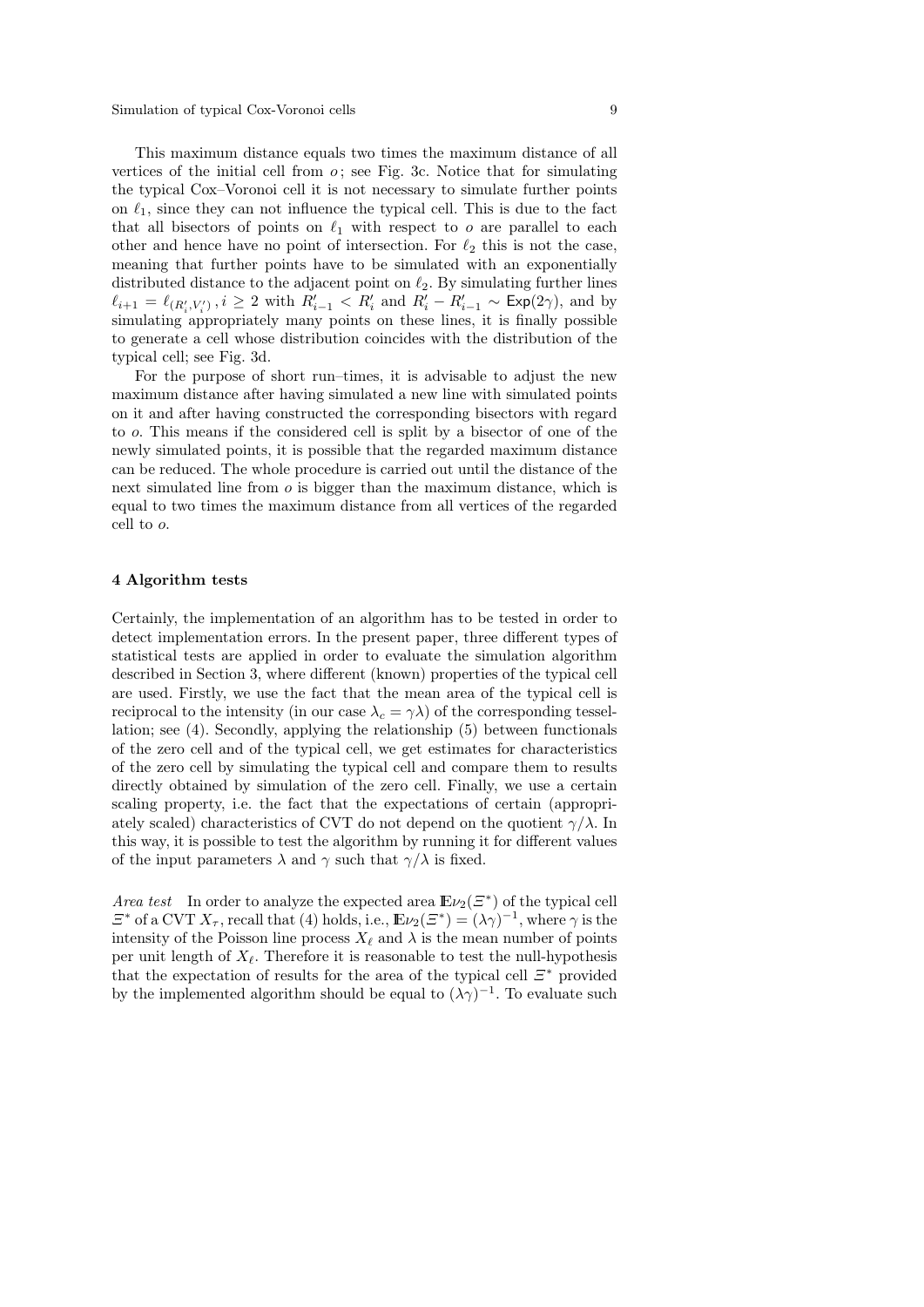10 C. Gloaguen et al.



Figure 3 Simulation algorithm for the typical Cox–Voronoi cell

a null–hypothesis a well–known statistical test is used, where  $n = 2000000$ realizations  $\tilde{\xi}_1^*, \ldots, \tilde{\xi}_n^*$  of the implemented version  $\tilde{\Xi}^*$  of the typical cell  $\Xi^*$  were generated to get the estimate  $\frac{1}{n}\sum_{i=1}^n \tilde{\nu}_2(\tilde{\xi}_i^*)$  for  $\mathbb{E}\nu_2(\tilde{\Xi}^*)$ , where  $\tilde{\nu}_2(\tilde{\xi}_i^*)$  denotes the result for the area of a realization  $\tilde{\xi}_i$  provided by the implementation of the algorithm. Since the underlying sampling variables  $\tilde{\nu}_2(\tilde{\Xi}^*_i)$  are supposed to be independent and identically distributed and since our sample size  $n$  is large enough, the test statistic

$$
T = \sqrt{n} \frac{\frac{1}{n} \sum_{i=1}^{n} \tilde{\nu}_2(\tilde{\Xi}_i^*) - (\lambda \gamma)^{-1}}{\sqrt{\frac{1}{n-1} \sum_{i=1}^{n} (\tilde{\nu}_2(\tilde{\Xi}_i^*) - \frac{1}{n} \sum_{i=1}^{n} \tilde{\nu}_2(\tilde{\Xi}_i^*))^2}}
$$

is nearly  $N(0, 1)$ –distributed; see e.g. [3]. Thus, an asymptotic Gaussian test can be applied to get inference about the null–hypothesis. Table 1 shows the p–values of such test for different values of  $\gamma$  and  $c = \gamma/\lambda$ , where for a significance level of  $\alpha = 0.05$ , say, the null-hypothesis is rejected only once for all regarded cases, which coincides well with the definition of the significance level. As conclusion, it can be assumed that the algorithm provides correct values for the expected area of the typical Cox–Voronoi cell.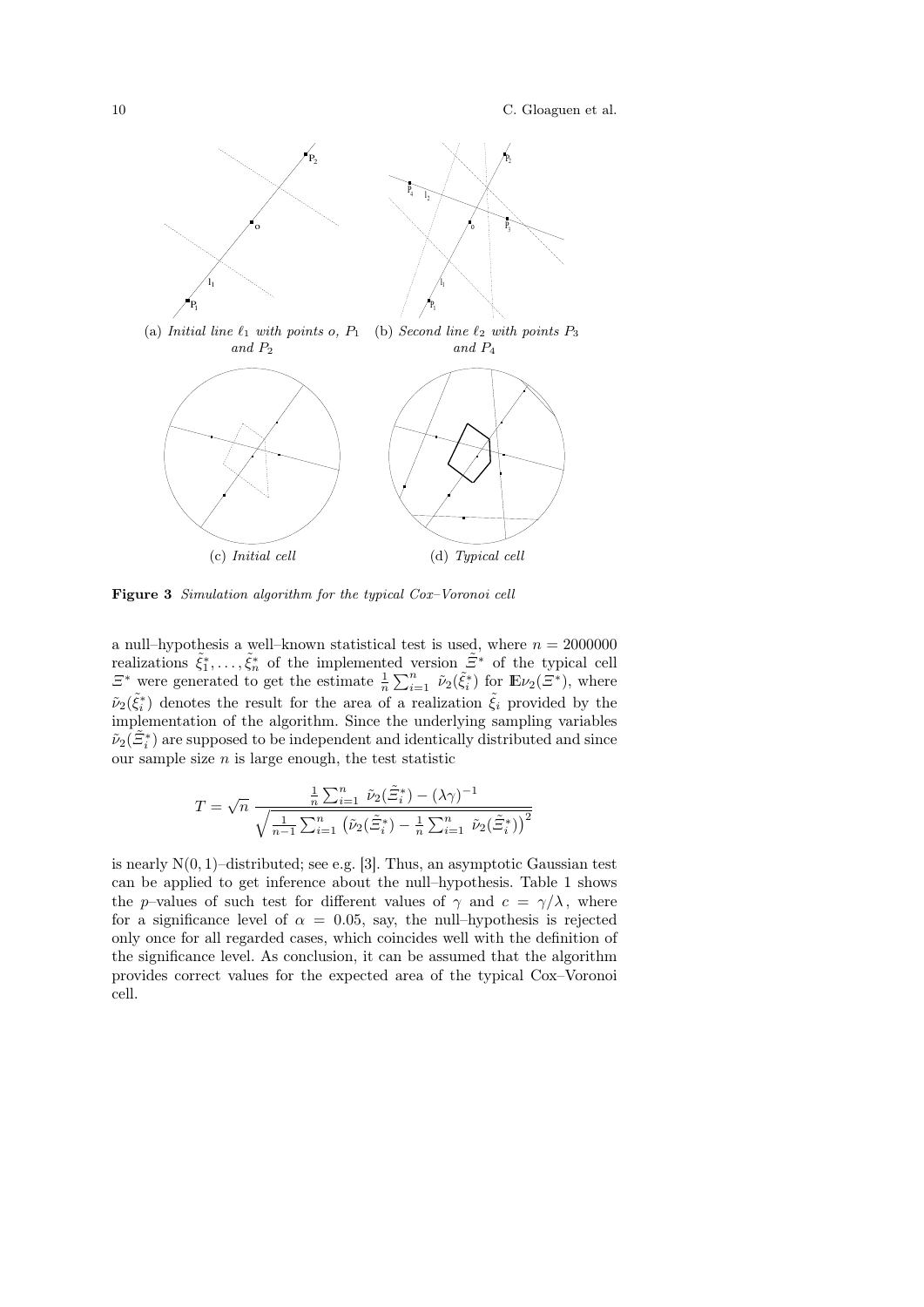| $\gamma$    0.125   0.25   0.4   0.5   0.8   1.0   1.25   1.5                                                                                        |  |  |  |  |
|------------------------------------------------------------------------------------------------------------------------------------------------------|--|--|--|--|
| $c=10$   0.994   0.608   0.972   0.675   0.958   0.979   0.582   0.158                                                                               |  |  |  |  |
| c=50 $\parallel$ 0.778 $\parallel$ 0.693 $\parallel$ 0.932 $\parallel$ 0.917 $\parallel$ 0.082 $\parallel$ 0.114 $\parallel$ 0.002 $\parallel$ 0.798 |  |  |  |  |
| $c=120$    0.092   0.745   0.760   0.434   0.436   0.880   0.347   0.306                                                                             |  |  |  |  |

**Table 1** Area tests for the typical Cox–Voronoi cell algorithm:  $p$ –values

**Table 2** Tests by comparison with zero cell algorithm (fixed c):  $p$ -values

(b) 
$$
c = 120
$$

| $\sim$  | $\eta$ | $\nu_1$ | $\nu_2$ | $\gamma$ | $\eta$ | $\nu_1$ | $\nu_2$ |
|---------|--------|---------|---------|----------|--------|---------|---------|
| 0.125   | 0.067  | 0.068   | 0.139   | 0.125    | 0.741  | 0.827   | 0.759   |
| 0.25    | 0.187  | 0.308   | 0.237   | 0.25     | 0.284  | 0.080   | 0.057   |
| 0.4     | 0.104  | 0.020   | 0.057   | 0.4      | 0.335  | 0.157   | 0.160   |
| 0.5     | 0.391  | 0.536   | 0.780   | 0.5      | 0.652  | 0.632   | 0.758   |
| 0.8     | 0.174  | 0.377   | 0.255   | 0.8      | 0.673  | 0.749   | 0.829   |
| 1.0     | 0.108  | 0.019   | 0.033   | 1.0      | 0.285  | 0.178   | 0.232   |
| 1.25    | 0.696  | 0.632   | 0.673   | 1.25     | 0.471  | 0.509   | 0.387   |
| $1.5\,$ | 0.805  | 0.508   | 0.431   | $1.5\,$  | 0.637  | 0.756   | 0.793   |

Tests using comparison with the zero cell By (5), a second possibility to test the correctness of the algorithm can be provided. Given an implementation to simulate the zero cell  $\mathcal{Z}^0$  of  $X_\tau$ , estimated characteristics  $\hat{\eta}(\hat{\Xi}^0)$ ,  $\hat{\nu}_1(\hat{\partial}\hat{\Xi}^0)$  and  $\hat{\nu}_2(\hat{\Xi}^0)$  for the number of vertices  $\eta(\Xi^0)$ , the perimeter  $\nu_1(\partial \mathcal{Z}^0)$ , and the area  $\nu_2(\mathcal{Z}^0)$ , respectively; are compared to estimated area–weighted characteristics of the typical Cox–Voronoi cell  $\Xi^*$ , where the latter are computed by using our algorithm to be tested. Then, similar to the situation of the area test described above, we arrive at (asymptotic Gaussian) two–sample tests for the equality of two expectations. Here 2000000 realizations of  $\tilde{\Xi}^*$  and 2000000 realizations of  $\hat{\Xi}^0$  were generated to verify null–hypotheses, stating that

 $- \mathbb{E} \hat{\eta}(\hat{\Xi}^0) = \lambda \gamma \mathbb{E}(\tilde{\eta}(\tilde{\Xi}^*) \tilde{\nu}_2(\tilde{\Xi}^*))$  $- \mathop{\mathrm{I\!E}}\hat{\nu}_1(\hat{\partial}\hat{\Xi}^0) = \lambda \gamma \mathop{\mathrm{I\!E}}(\tilde{\nu}_1(\tilde{\partial}\tilde{\Xi}^*) \tilde{\nu}_2(\tilde{\Xi}^*))$ 

$$
-\mathbf{E}\hat{\nu}_2(\hat{\Xi}^0) = \lambda \gamma \mathbf{E}\tilde{\nu}_2^2(\tilde{\Xi}^*).
$$

Table 2 depicts resulting p–values for fixed values of  $c = \gamma/\lambda$  and different values of  $\gamma$ , while Table 3 lists p–values for fixed  $\gamma$  but varying c. These tables show that regarding a significance level of  $\alpha = 0.05$ , the number of cases where the null–hypothesis is actually rejected is very close to the theoretically expected number under the null–hypothesis, that is equal to  $\alpha$  times the total number of cases. Therefore the comparison between our algorithm for the typical Cox–Voronoi cell and a zero cell algorithm assures that our algorithm provides correct estimates, assuming that the algorithm for the zero cell is correct.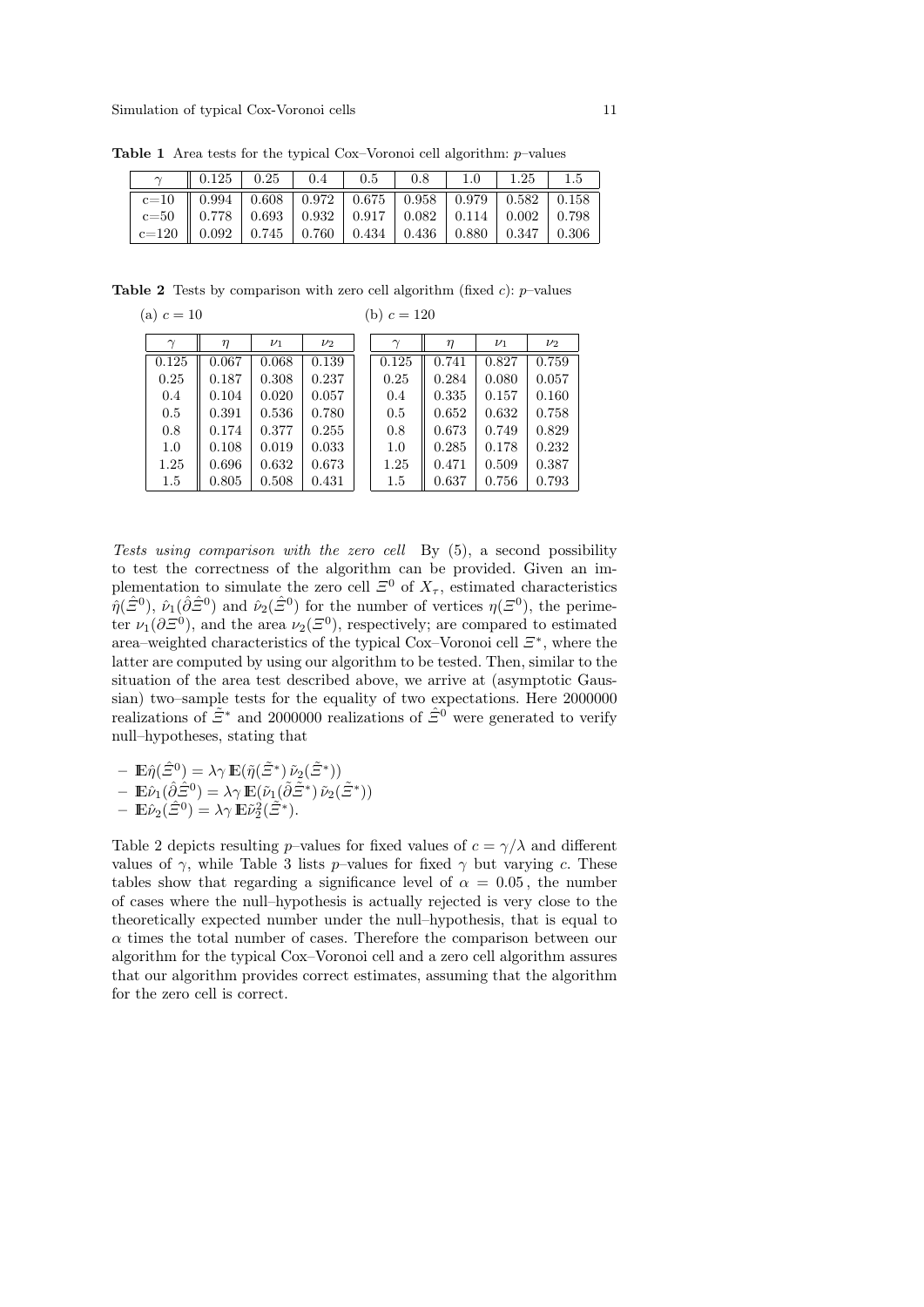|  |  |  |  | <b>Table 3</b> Tests by comparison with zero cell algorithm ( $\gamma = 0.125$ ): <i>p</i> -values |  |  |  |
|--|--|--|--|----------------------------------------------------------------------------------------------------|--|--|--|
|--|--|--|--|----------------------------------------------------------------------------------------------------|--|--|--|

| C  | $\eta$ | $\nu_1$ | $\nu_2$ |
|----|--------|---------|---------|
| 20 | 0.653  | 0.704   | 0.705   |
| 30 | 0.859  | 0.608   | 0.642   |
| 40 | 0.733  | 0.770   | 0.783   |
| 60 | 0.424  | 0.700   | 0.636   |
| 90 | 0.316  | 0.187   | 0.210   |

Tests using invariance properties under scaling Notice that a certain zooming effect can be observed for the CVT introduced in Section 2. More precisely, for  $c = \gamma/\lambda$  fixed, the following scaling–invariance properties hold. Suppose that  $\gamma = a\gamma_0$  and  $\lambda = a\lambda_0$  for some  $\gamma_0, \lambda_0 > 0$  fixed and  $a \to 0$ . Then, the expected number of vertices of the typical cell is constant, whereas the expected perimeter and the square root of the expected area of the typical cell grow linearly, proportionally to  $a^{-1}$ . As a conclusion, it is possible to test the equality of (suitably scaled) expectations for results provided by the implementation of the algorithm for a fixed value of  $c$  and for different values of  $\gamma$  and  $\lambda$ , respectively. Moreover, similar scaling properties are true for higher–order moments of the number of vertices, the perimeter and the expected area of the typical cell. Thus, after suitable scaling, testing the equality of variances is also possible. For different values of the pair  $(\gamma, \lambda)$  with a constant quotient  $c = \gamma/\lambda$ , 2000000 realizations of  $\tilde{\Xi}^*$  were generated and estimates of (suitably scaled) expectations of the number of vertices, the perimeter and the expected area of the typical cell were computed. Using the same type of (asymptotic Gaussian) two–sample tests as in the case described above, the equality of these expectations provided by the algorithm can be verified. Regarding the equality of the estimation for the expected perimeters provided by the implementation, the  $p$ -values are displayed in Table 4 for  $c = 50$ . Furthermore, 2000000 realizations of  $\tilde{\Xi}^*$ were generated for each of 3 different values of  $c = \gamma/\lambda$  and 8 different values ues of  $\gamma$ , where asymptotic Levene–type tests (see [6]) have been performed for the null-hypothesis of equality of 8 variances of the number of vertices as well as of (suitably scaled) perimeter and area of the typical cell, respectively. Notice once more, that always the equality of expectations for the estimates provided by the implementation of the algorithm are tested, not the equality of expectations for theoretical characteristics. Here the quantiles of the (asymptotic)  $\chi^2_7$ -distribution of the test statistics are used to compute the  $p$ -values for the 3 considered values of c. They are displayed in Table 5. For other choices of c and  $\gamma$ , we obtained similar results, which justifies to state that the algorithm behaves as expected.

Notice that an alternative approach (see [8]) to the one presented in this section would be to test for inequalities rather than equality, for example by defining some fixed  $\varepsilon > 0$  and by testing hypotheses like, for area tests,  $\mathbb{E}(\tilde{\nu}_2(\tilde{\Xi}^*)) \notin [(\lambda \gamma)^{-1} - \varepsilon, (\lambda \gamma)^{-1} + \varepsilon].$  Such an approach leads to intersection-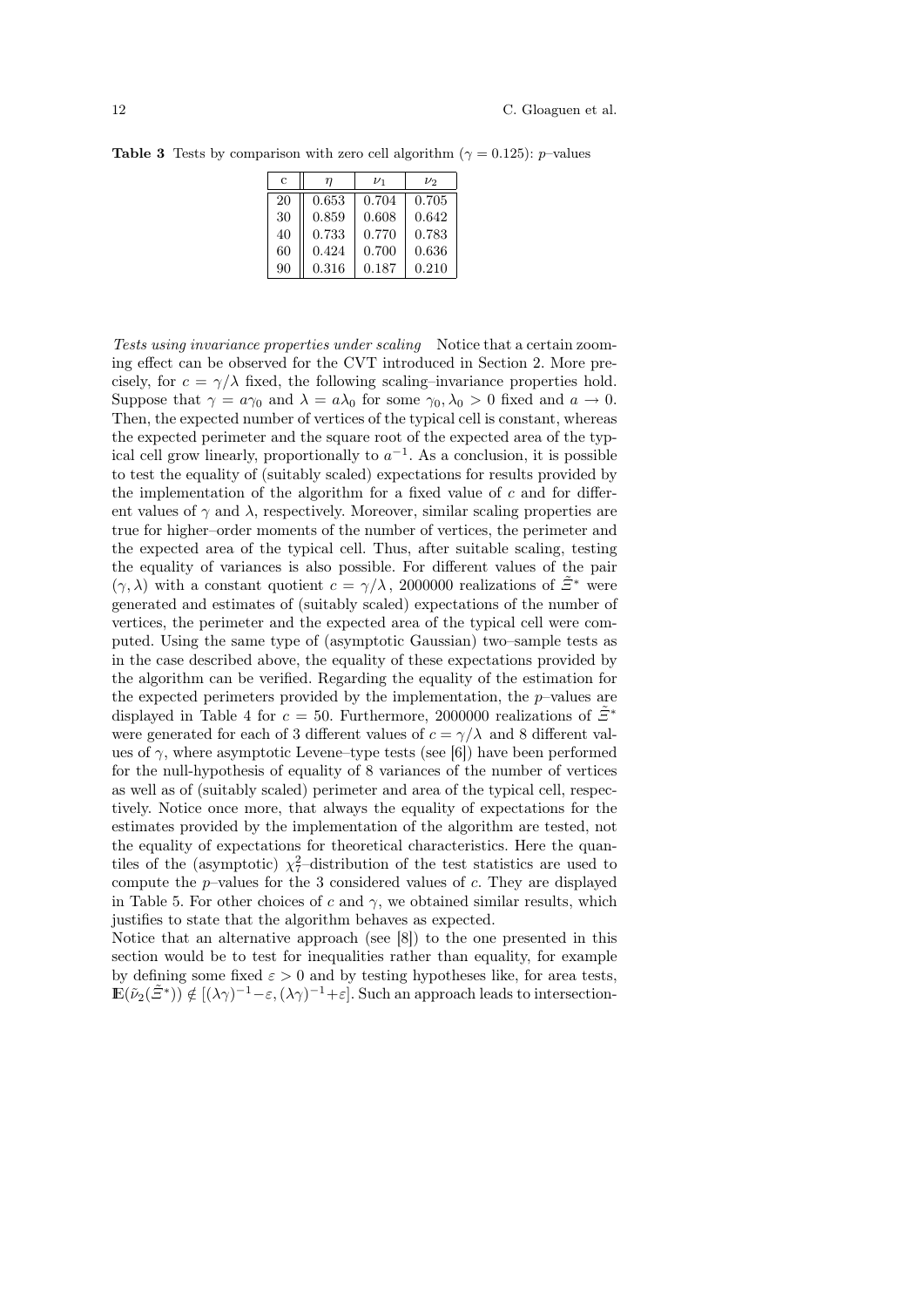| $\ldots \gamma/\gamma$ | 0.125  | 0.25    | 0.4   | 0.5   | 0.8   | 1.0   | 1.25  | 1.5   |
|------------------------|--------|---------|-------|-------|-------|-------|-------|-------|
| 0.125                  |        | 0.636   | 0.373 | 0.393 | 0.918 | 0.928 | 0.995 | 0.437 |
| 0.25                   | 0.636  |         | 0.251 | 0.268 | 0.851 | 0.867 | 0.986 | 0.306 |
| 0.4                    | 0.373  | 0.251   |       | 0.521 | 0.957 | 0.963 | 0.998 | 0.566 |
| 0.5                    | 0.3933 | 0.268   | 0.521 |       | 0.951 | 0.958 | 0.998 | 0.544 |
| 0.8                    | 0.918  | 0.851   | 0.957 | 0.951 |       | 0.527 | 0.878 | 0.061 |
| 1.0                    | 0.928  | 0.86679 | 0.962 | 0.958 | 0.527 |       | 0.863 | 0.053 |
| 1.25                   | 0.995  | 0.986   | 0.998 | 0.998 | 0.878 | 0.863 |       | 0.003 |
| 1.5                    | 0.437  | 0.306   | 0.566 | 0.544 | 0.061 | 0.053 | 0.003 |       |

**Table 4** Tests for equality of expected perimeter estimates  $(c = 50)$ : *p*–values

**Table 5** Levene's test for equality of variances:  $p$ -values

| с   |       | $\nu_1$ | $\nu_{2}$ |
|-----|-------|---------|-----------|
| 10  | 0.457 | 0.883   | 0.907     |
| 50  | 0.034 | 0.623   | 0.296     |
| 120 | 0.449 | 0.608   | 0.603     |

union tests (see [3]) and to test statistics of the form

$$
T_1 = \sqrt{n} \frac{\frac{1}{n} \sum_{i=1}^n \tilde{\nu}_2(\tilde{\Xi}_i^*) - (\lambda \gamma)^{-1} + \varepsilon}{\sqrt{\frac{1}{n-1} \sum_{i=1}^n (\tilde{\nu}_2(\tilde{\Xi}_i^*) - \frac{1}{n} \sum_{i=1}^n \tilde{\nu}_2(\tilde{\Xi}_i^*))^2}}
$$

and

$$
T_2 = \sqrt{n} \frac{\frac{1}{n} \sum_{i=1}^n \tilde{\nu}_2(\tilde{\Xi}_i^*) - (\lambda \gamma)^{-1} - \varepsilon}{\sqrt{\frac{1}{n-1} \sum_{i=1}^n (\tilde{\nu}_2(\tilde{\Xi}_i^*) - \frac{1}{n} \sum_{i=1}^n \tilde{\nu}_2(\tilde{\Xi}_i^*))^2}}
$$

where  $T_1$  and  $T_2$  are again assumed to be nearly normal distributed under the null hypothesis. Then, for large sample sizes, the hypothesis is rejected, and therefore the implementation is assumed to be correct, if  $T_1 \geq -z_\alpha$  and  $T_2 \leq z_{\alpha}$ , where  $z_{\alpha}$  denotes the  $\alpha$ -quantile of a standard normal distribution;  $0 < \alpha < 1/2$ . Using this approach has the advantage of being able to control the error of classifying an implementation as correct, despite its incorrectness. The main disadvantage, apart from an increased complexity of the testing method and from the fact that the choice of  $\varepsilon$  is not obvious, is that the probability for a classification of a correct implementation as incorrect can not be arbitrarily fixed. This might lead to a danger of searching for non-existent bugs in the implementation.

## 5 Numerical results

In this section, some numerical results for the typical Cox–Voronoi cell  $\mathcal{Z}^*$ are presented, which have been obtained by the simulation algorithm described in Section 3. Of particular interest are distributional properties as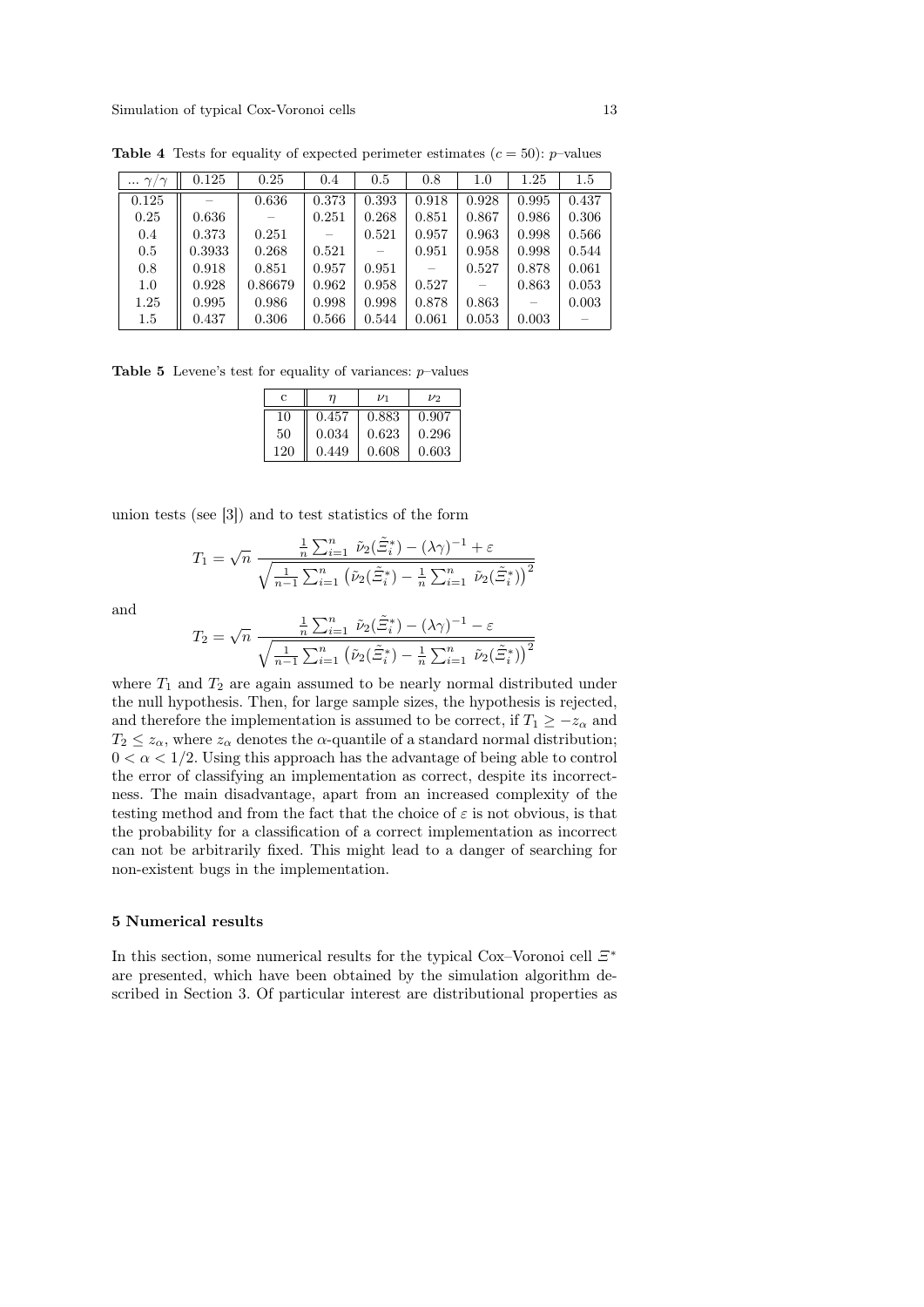well as first–order and second–order moments of cell characteristics such as area, perimeter, and number of vertices. Apart from that, differences to the behavior of corresponding characteristics of the typical cell of classical PVT are examined.



Figure 4 Histograms for characteristics of the typical Cox–Voronoi cell

Distributional properties For all simulations we used  $n = 2000000$  iterations. In Figure 4 histograms for the area, the number of vertices, and the perimeter of the typical Cox–Voronoi cell are displayed, where  $\gamma = 0.125$ and  $c = 60$  or  $c = 90$ , respectively. At first sight, the area seems to follow a Gamma–distribution, whereas the histogram for the perimeter of the typical cell looks like a histogram of a normal distribution. Furthermore, the histograms of the number of vertices seem to have similar shape as the one for the area, but this time in a discrete version. Notice also that the modes of the latter two histograms coincide with the expectation  $\mathbb{E} \eta(\mathcal{Z}^*) = 6$  of the underlying theoretical distributions. For other choices of parameters  $c$ and  $\gamma$ , the histograms look quite similar.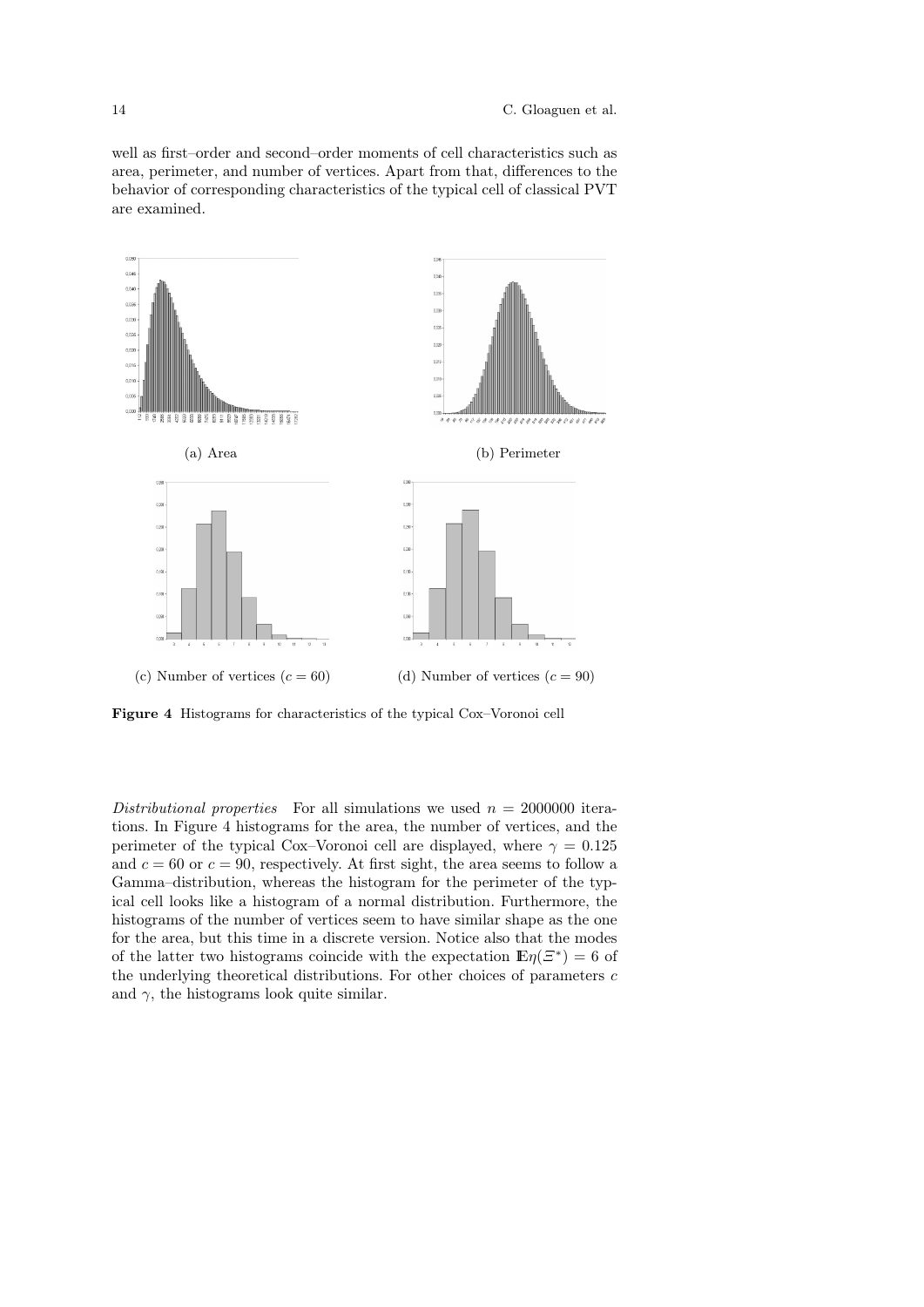|                         | $\gamma$ | $\mathbf{E}f(\Xi^*)$ | $\text{Var}f(\Xi^*)$ | $\operatorname{cvf}(\varXi^*)$ |
|-------------------------|----------|----------------------|----------------------|--------------------------------|
|                         | 0.125    | 6.000                | 1.892                | 22.925                         |
|                         | 0.25     | 6.001                | 1.896                | 22.945                         |
|                         | 0.4      | 5.998                | 1.896                | 22.957                         |
| $\eta(\Xi^*)$           | 0.5      | 5.999                | 1.897                | 22.959                         |
|                         | 0.8      | 6.000                | 1.895                | 22.943                         |
|                         | 1.0      | 6.001                | 1.896                | 22.945                         |
|                         | 1.25     | 6.001                | 1.900                | 22.970                         |
|                         | 1.5      | 6.001                | 1.900                | 22.970                         |
|                         | 0.125    | 225.207              | 3912.919             | 27.776                         |
|                         | 0.25     | 112.617              | 976.756              | 27.752                         |
|                         | 0.4      | 70.370               | 382.203              | 27.782                         |
| $\nu_1(\partial \Xi^*)$ | 0.5      | 56.297               | 244.286              | 27.763                         |
|                         | 0.8      | 35.205               | 95.521               | 27.762                         |
|                         | 1.0      | 28.165               | 61.139               | 27.762                         |
|                         | 1.25     | 22.540               | 39.168               | 27.766                         |
|                         | 1.5      | 18.766               | 27.134               | 27.758                         |
|                         | 0.125    | 3198.954             | 3747622.689          | 60.516                         |
|                         | 0.25     | 799.828              | 233774.327           | 60.451                         |
|                         | 0.4      | 312.300              | 35711.831            | 60.511                         |
| $\nu_2(\Xi^*)$          | 0.5      | 199.882              | 14625.775            | 60.504                         |
|                         | 0.8      | 78.172               | 2234.666             | 60.472                         |
|                         | 1.0      | 50.026               | 914.832              | 60.461                         |
|                         | 1.25     | 32.040               | 375.760              | 60.501                         |
|                         | 1.5      | 22.212               | 180.516              | 60.488                         |

Table 6 Estimates for first–order and second–order moments for  $c = 50$  and different values of  $\gamma$ 

First–order and second–order moments Table 6 shows simulation results for functionals  $f(\Xi^*)$  of the typical Cox–Voronoi cell  $\Xi^*$ , where  $f(\Xi^*)$  is either  $\nu_2(\Xi^*)$  (area),  $\nu_1(\partial \Xi^*)$  (perimeter), or  $\eta(\Xi^*)$  (number of vertices).

Besides the expectations  $\mathbb{E} f(\Xi^*)$ , the variances  $\text{Var} f(\Xi^*)$  as well as the coefficients of variation  $\mathrm{cv} f(E^*) = 100\sqrt{\mathrm{Var} f(E^*)}/\mathrm{E} f(E^*)$  (i.e., standard deviation times 100 divided by expectation) are also displayed in Table 6, where results are shown for different values of  $\gamma$  and fixed parameter  $c =$  $\gamma/\lambda = 50$ . Recall that in the case presented in Table 6, i.e. for different values of  $\gamma$  and fixed c, the moments  $\mathbb{E} f(\Xi^*)$  and  $\text{Var} f(\Xi^*)$ , respectively, are related to each other by scaling. For example,  $\mathbb{E}\eta(\mathcal{Z}^*)$  does not depend on  $\gamma$ , whereas  $\mathbb{E}\nu_1(\partial \Xi^*)$  and  $\sqrt{\mathbb{E}\nu_2(\Xi^*)}$  are linear with respect to 1/ $\gamma$ . These scaling properties are nicely reflected by the simulated estimates given in Table 6. In particular, the coefficients of variation given in Table 6 show that similar scaling properties, analogous to those for expectations, hold with respect to variances.

In Table 7, the dual case is considered for some fixed  $\gamma$  and for different values of c. Furthermore, by the same scaling properties as men-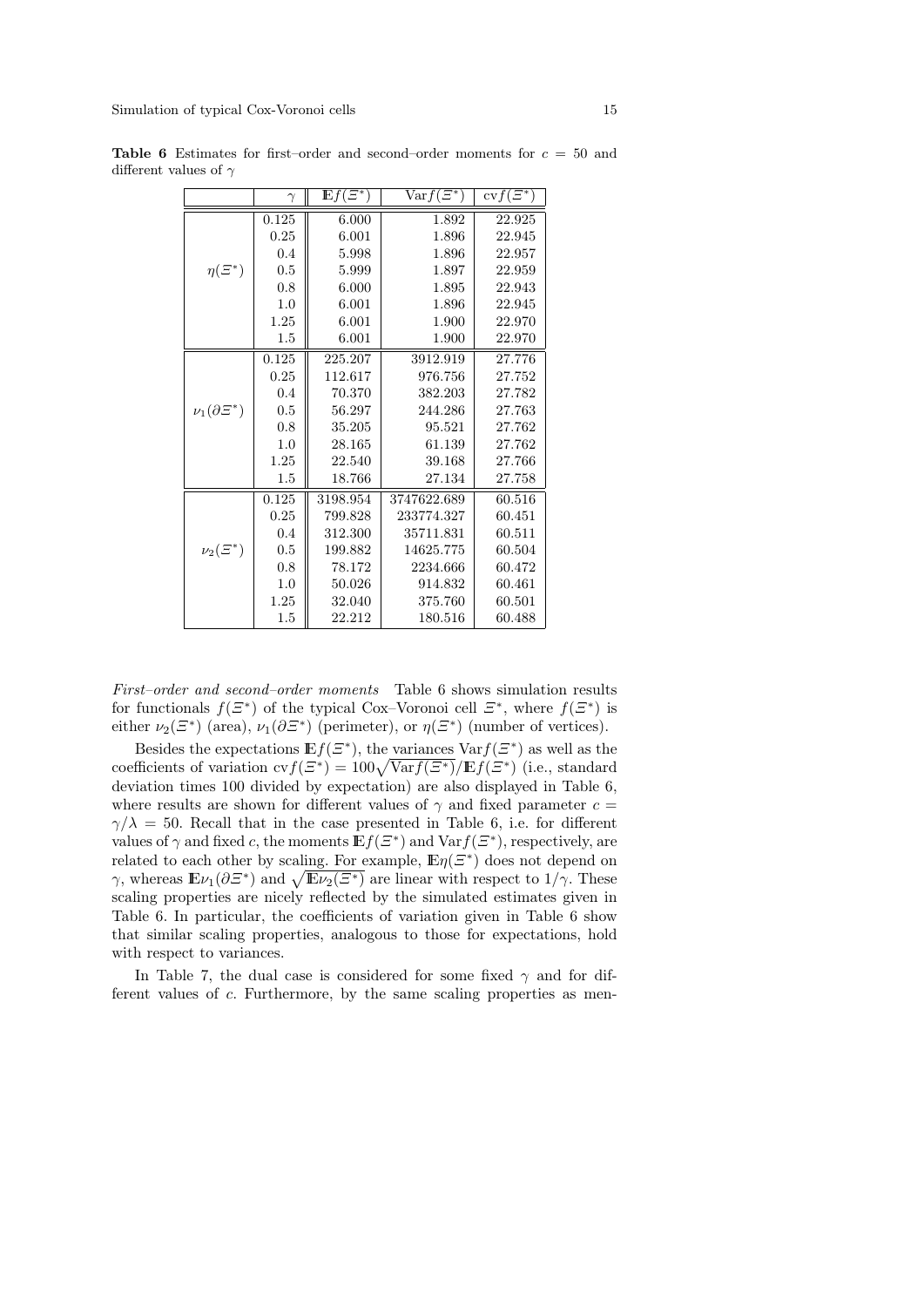|                         | $\ddot{c}$ | $\mathbf{E}f(\Xi^*)$ | $\text{Var}f(\Xi^*)$ | $\operatorname{cvf}(\Xi^*)$ |
|-------------------------|------------|----------------------|----------------------|-----------------------------|
|                         | 10         | 5.998                | 2.088                | 24.091                      |
|                         | 20         | 6.001                | 1.981                | 23.454                      |
|                         | 30         | 6.002                | 1.939                | 23.200                      |
| $\eta(\Xi^*)$           | 40         | 6.002                | 1.915                | 23.056                      |
|                         | 50         | 5.999                | 1.892                | 22.929                      |
|                         | 60         | 6.000                | 1.883                | 22.870                      |
|                         | 90         | 5.999                | 1.863                | 22.752                      |
|                         | 120        | 6.000                | 1.850                | 22.669                      |
|                         | 10         | 100.500              | 1000.239             | 31.469                      |
|                         | 20         | 142.271              | 1771.053             | 29.580                      |
|                         | 30         | 174.355              | 2501.238             | 28.684                      |
| $\nu_1(\partial \Xi^*)$ | 40         | 201.424              | 3210.422             | 28.130                      |
|                         | 50         | 225.207              | 3912.919             | 27.776                      |
|                         | 60         | 246.843              | 4599.240             | 27.474                      |
|                         | 90         | 302.432              | 6640.160             | 26.944                      |
|                         | 120        | 349.528              | 8637.773             | 26.590                      |
|                         | 10         | 639.216              | 197578.455           | 69.538                      |
|                         | 20         | 1280.290             | 688685.388           | 64.819                      |
|                         | 30         | 1920.488             | 1447118.677          | 62.638                      |
|                         | 40         | 2560.610             | 2467092.919          | 61.340                      |
| $\nu_2(\varXi^*)$       | 50         | 3198.953             | 3747622.689          | 60.516                      |
|                         | 60         | 3840.243             | 5272317.126          | 59.792                      |
|                         | 90         | 5758.732             | 11386016.845         | 58.595                      |
|                         | 120        | 7684.181             | 19751363.890         | 57.836                      |

**Table 7** Estimates for first–order and second–order moments for  $\gamma = 0.125$  and different values of c

tioned above, the simulated estimates given in Table 7 can be used in order to compute estimates for  $E f(\mathcal{Z}^*)$ ,  $Var f(\mathcal{Z}^*)$ , and  $\text{cv} f(\mathcal{Z}^*)$  for any  $c \in \{10, 20, 30, 40, 50, 60, 90, 120\}$  and  $\gamma$  arbitrary. For example, for  $c = 20$ and  $\gamma = 0.25$ , we would get the estimates 6.001, 71.136, and 320.073 for  $\mathbb{E}\eta(\Xi^*)$ ,  $\mathbb{E}\nu_1(\partial\Xi^*)$ , and  $\mathbb{E}\nu_2(\Xi^*)$ , respectively. If we would like to know estimates for some  $c \notin \{10, 20, 30, 40, 50, 60, 90, 120\}$ , they could either be determined by interpolation from the data given in Table 7, or by simulation for the value of c under consideration and for some fixed  $\gamma$  and, afterwards, for the desired values of  $\gamma$  by using the scaling properties. Moreover, looking at the estimates for  $\mathbb{E}\eta(\mathcal{Z}^*)$  given in Table 7, we see that all these estimates are almost equal to 6 for any c, which is conform with the scaling invariance of  $\mathbb{E}\eta(\mathcal{Z}^*)$ . However, the estimates for the variances  $\text{Var}\eta(\mathcal{Z}^*)$  seem to slightly decrease for increasing c. On the other hand, the estimates for expectations and variances of perimeter and area, respectively, increase for increasing  $c$ , whereas, interestingly enough, the estimates for the coefficients of variation decrease for increasing c.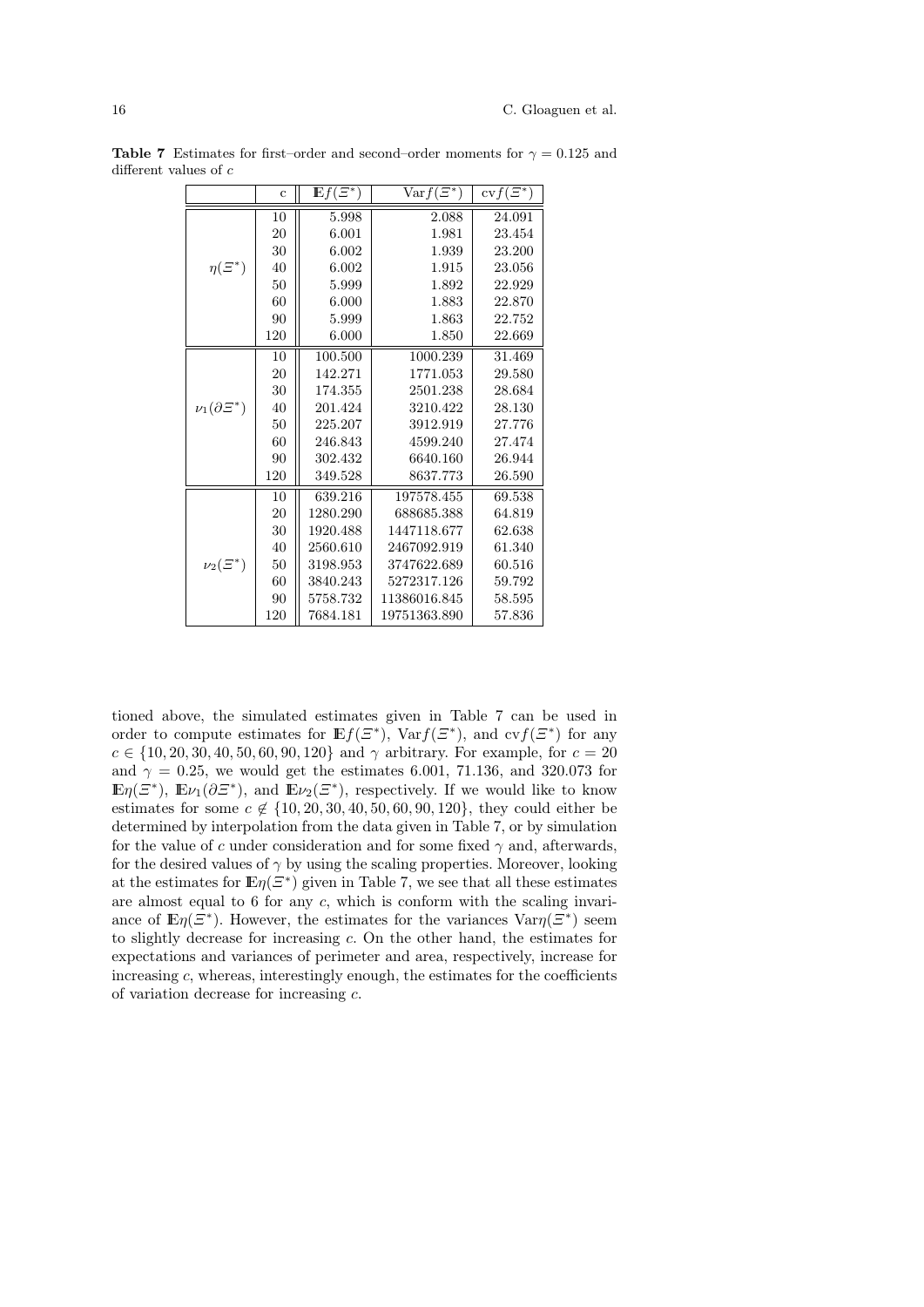Simulation of typical Cox-Voronoi cells 17

Table 8 Expected perimeters of  $\mathcal{Z}_{PVT}^*$  and  $\mathcal{Z}^*$  provided that  $\mathbb{E}\nu_2(\mathcal{Z}_{PVT}^*)$  $E\nu_2(\Xi^*) = 100$ 

| с   | $\gamma$ | $\lambda$ | $\lambda$ pvt | <b>CVT</b> | <b>PVT</b> |
|-----|----------|-----------|---------------|------------|------------|
| 10  | 0.3162   | 0.03162   | 0.0100        | 39.731     | 40.000     |
| 20  | 0.4472   | 0.02237   | 0.0100        | 39.785     | 40.000     |
| 30  | 0.5477   | 0.01826   | 0.0100        | 39.793     | 40.000     |
| 40  | 0.6325   | 0.01581   | 0.0100        | 39.807     | 40.000     |
| 50  | 0.7071   | 0.01414   | 0.0100        | 39.832     | 40.000     |
| 60  | 0.77460  | 0.01291   | 0.0100        | 39.834     | 40.000     |
| 90  | 0.9487   | 0.01054   | 0.0100        | 39.848     | 40.000     |
| 120 | 1.095    | 0.00913   | 0.0100        | 39.879     | 40.000     |

Table 9 Expected perimeters of  $\mathcal{Z}_{PVT}^*$  and  $\mathcal{Z}^*$  provided that  $\mathbb{E}\nu_2(\mathcal{Z}_{PVT}^*)$  $E\nu_2(\Xi^*) = 625$ 

| $\mathbf{c}$ | $\gamma$ |         | $\lambda$ pvt | <b>CVT</b> | <b>PVT</b> |
|--------------|----------|---------|---------------|------------|------------|
| 10           | 0.1265   | 0.01265 | 0.00160       | 99.312     | 100.000    |
| 20           | 0.1789   | 0.00895 | 0.00160       | 99.407     | 100.000    |
| 30           | 0.2191   | 0.00730 | 0.00160       | 99.472     | 100.000    |
| 40           | 0.2530   | 0.00633 | 0.00160       | 99.518     | 100.000    |
| 50           | 0.2828   | 0.00566 | 0.00160       | 99.593     | 100.000    |
| 60           | 0.3098   | 0.00516 | 0.00160       | 99.598     | 100.000    |
| 90           | 0.3795   | 0.00422 | 0.00160       | 99.615     | 100.000    |
| 120          | 0.4382   | 0.00365 | 0.00160       | 99.699     | 100.000    |

Comparison to PVT Another interesting effect occurs when the expected perimeter  $\mathbb{E}\nu_1(\partial \Xi^*)$  of the typical cell  $\Xi^*$  of a CVT is compared to the expected perimeter  $\mathbb{E}\nu_1(\partial \Xi_{PVT}^*)$  of the typical cell  $\Xi_{PVT}^*$  of a PVT with the same intensity. Notice that for the typical cell  $\mathcal{Z}_{PVT}^*$  of a PVT with intensity  $\lambda_{PVT}$  it holds that

$$
\mathbb{E}\nu_2(\varXi_{PVT}^*) = \frac{1}{\lambda_{PVT}}, \quad \mathbb{E}\nu_1(\partial\varXi_{PVT}^*) = \frac{4}{\sqrt{\lambda_{PVT}}}, \quad \mathbb{E}\eta(\varXi_{PVT}^*) = 6. \tag{1}
$$

In particular,  $\mathbb{E}\eta(\mathcal{Z}_{PVT}^*) = \mathbb{E}\eta(\mathcal{Z}^*)$  and, assuming that  $\lambda_{PVT} = \lambda \gamma$ , we have  $\mathbb{E}\nu_2(\mathcal{Z}_{PVT}^*) = \mathbb{E}\nu_2(\mathcal{Z}^*)$ . Furthermore, using the second formula in (1), we can compare the expected perimeter  $\mathbb{E}\nu_1(\partial \mathcal{Z}_{PVT}^*)$  to the estimate for  $\mathbb{E}\nu_1(\partial \Xi^*)$  obtained by the simulation algorithm described in Section 3. Some numerical results are displayed in Tables 8 and 9, where it is assumed that the expected areas  $\mathbb{E}\nu_2(\mathcal{Z}_{PVT}^*)$  and  $\mathbb{E}\nu_2(\mathcal{Z}^*)$  coincide, being equal to 100 and 625, respectively. Similar results are obtained for other values of  $1/\lambda_{PVT}$ , where the following qualitative behavior is observed. The estimates for the expected perimeter of the typical Cox–Voronoi cell increase with increasing  $c$  but seem to be in any case smaller than the expected perimeter of the typical cell of a PVT with the same intensity. A possible explanation